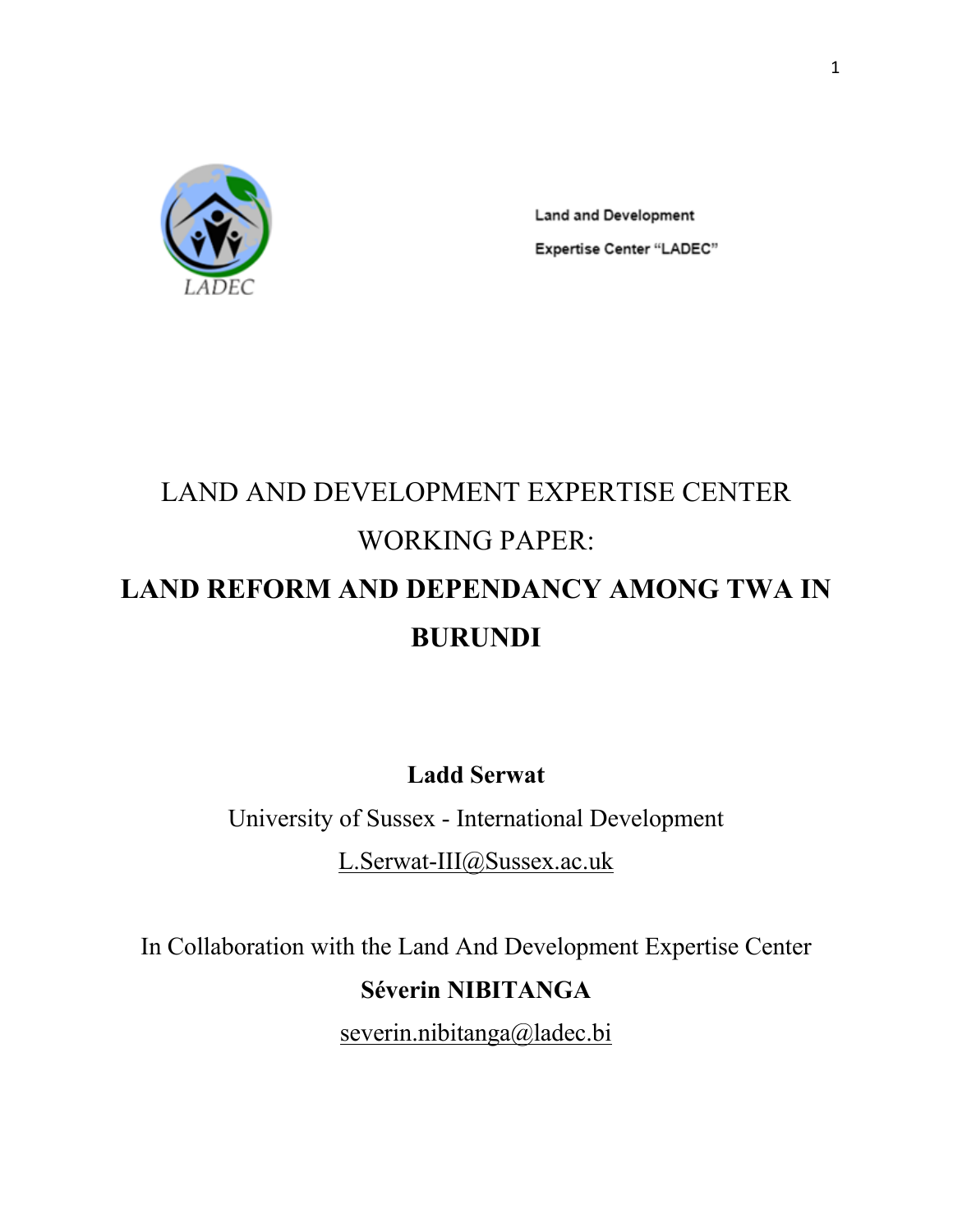## **1. Introduction**

Following the colonial period and independence from Belgium in Burundi, growing restrictions on the forests and marshes forced many Twa to access land through *ubugererwa,* a customary land tenure institution resembling a lord-servant relationship. A landholder, called a *shebuja*, would allow a servant, the *umugererwa*, to live and/or cultivate a piece of their land for an indefinite and revocable period of time in return for labour and goods of the *umugererwa* and their descendants. In 1977, this institution was abolished by President Bagaza as a part of sweeping social, political and economic reforms (Sikuyavuga, 2014). Later land tenure reforms followed the Burundian peace process in 2000. The Arusha Peace and Reconciliation Agreement for Burundi (Arusha) called for changes to statutory land laws and the decentralisation of land administration to overcome the historic challenges of land-related conflict and accommodate returning refugees (Arusha Peace and Reconciliation Agreement for Burundi, 2016). These land tenure reforms followed Arusha included the decentralisation of land governance to the communes, a 2010 Land Policy Letter, a revision in 2011 of the Land Code and land registration to improve service provision, decrease land-related conflicts, improve female land ownership and allow title-holders the benefits of land-related credit (World Bank, 2014). The Burundian economy relies upon land as an asset for agricultural production, with around 90% of the population engaging in farming and only 10% of the population living in urban areas (Ibid).

This paper considers the gendered and varied effects of land reform among ethnic Twa in Burundi. While many Burundians struggle to access land, the situation may be considered the most vulnerable for the Twa. Twa comprise around 1% of the total population of Burundi, which was estimated around 80,000 in the most recent survey (UNIPROBA, 2008). Though Twa reside in every province of Burundi, the largest populations are found in the northern provinces of Ngozi, Kirundo and Cibitoke, near Rwanda and DRC (Ibid). The 2005 Constitution of Burundi incorporated the ethnic distinction by recognising Twa as one of the three ethnic groups in the country, alongside Hutu and Tutsi. The Constitution specifically guarantees representation of three Twa in the Parliament and three Twa in the Senate, co-opted according Article 164 and 180.

While academics and policy makers frequently reference land tenure changes following Arusha in Burundi regarding Hutu and Tutsi ethnic groups, Twa maintain important, albeit different, relationships to land. This paper addresses the specific situation of Twa following the land reform changes since Arusha and asks the following questions: How does the experience with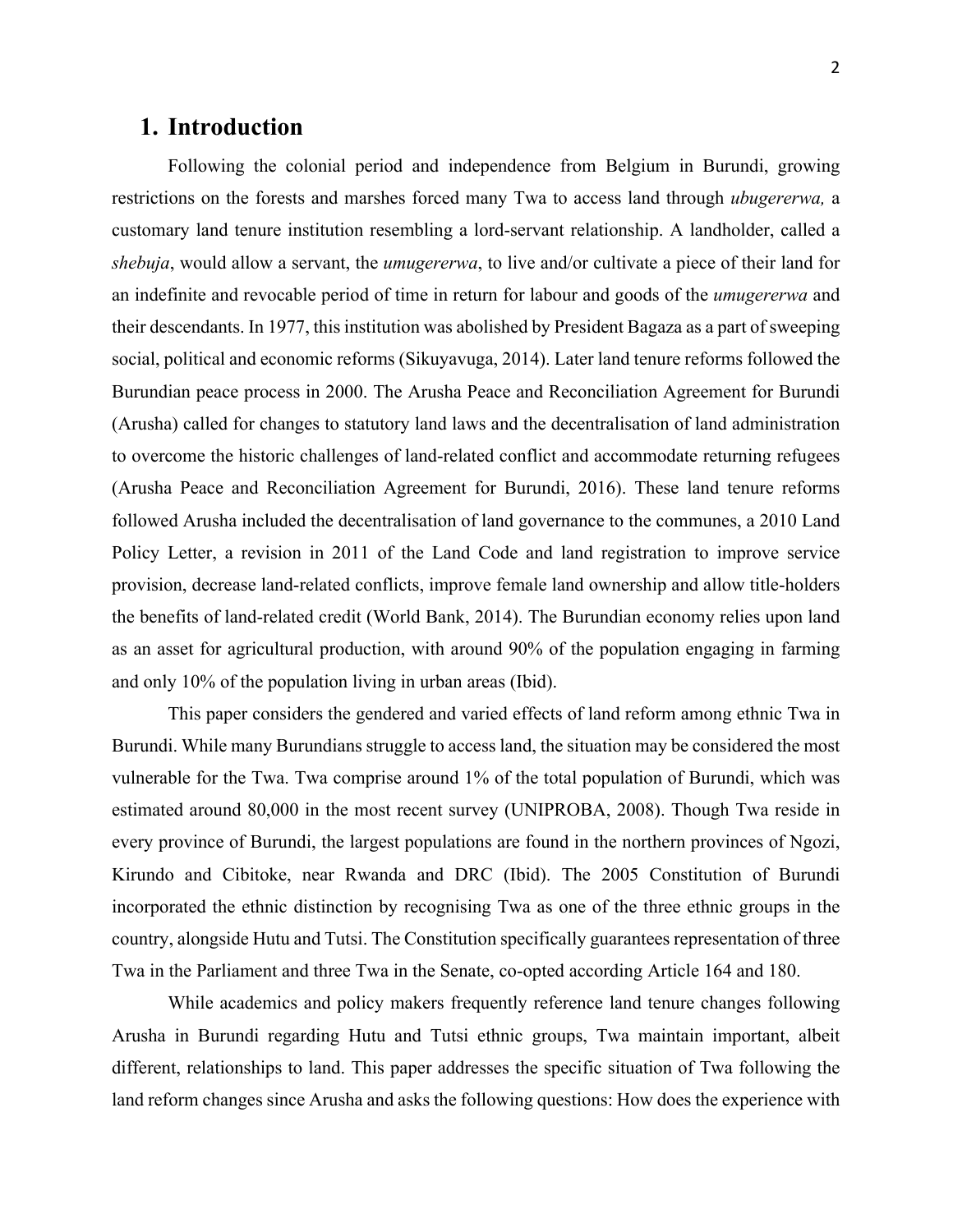land certification and registration differ between Twa and other ethnic groups? Why are Twa being included or excluded from land titles, certificates and registration? What do Twa say about their experience with land reform and current land tenure? What is the response from government actors to Twa land tenure? How are outcomes gendered and differ across space?

Using new empirical research in Burundi, this paper argues that the abolition of *ubugererwa* created a critical juncture which shifted the dependencies of Twa from private landholders to the Burundian state. Drawing on feminist institutional literature on power dynamics and critical junctures, attention is given to mapping formal and informal architecture, rules, norms, and practices of particular institutions and the ways these rules affect women in particular (Burns, 2005; Kabeer, 2016; Kenny, 2014). Complex relationships between institutions are "proximate and distant, contemporary and historical" and shape gendered patterns of power (Burns, 2005: 139). Institutions are defined as the "rules of the game" while recognising ways these institutions may create and perpetuate unequal or discriminatory practices against those with less power, often women (North, 1991).

With the decentralisation of land governance, discriminatory land policies become more proximate and local land governance actors continue discrimination towards those less powerful. Specifically, this study highlights the interconnection between political discrimination and gender discrimination of Twa where the limitation of land rights and access for Twa has resulted in increasingly gendered landholdings (Burns, 2005). In previous generations prior to colonisation and independence, female and male Twa could more easily access land and more equal gender relations existed within Twa families than amongst Hutu or Tutsis (IWGIA, 2014). Continued exploitation of the Twa by the State and rejection of their customary social practices of forest and marshland access has altered women's land tenure patterns, subsequently reducing land holdings among Twa women. This paper finds women's access to family land amongst Hutu and Tutsi through custom of *igiseke* is notably absent for the Twa. A state-directed process of removing Twa's customary rights to forests and marshlands and resettlement with limited land rights eliminates the ability for Twa to make claims to land rights based on their own customary laws, eroding land rights among Twa women. Their weak land tenure rights have come about over a long process of exclusion and dispossession in the colonial and post-colonial period which continue into the present. The ongoing treatment of Twa land as 'vacant' despite its uses for pottery, hunting and gathering have resulted in increased landlessness and poverty. Harsh social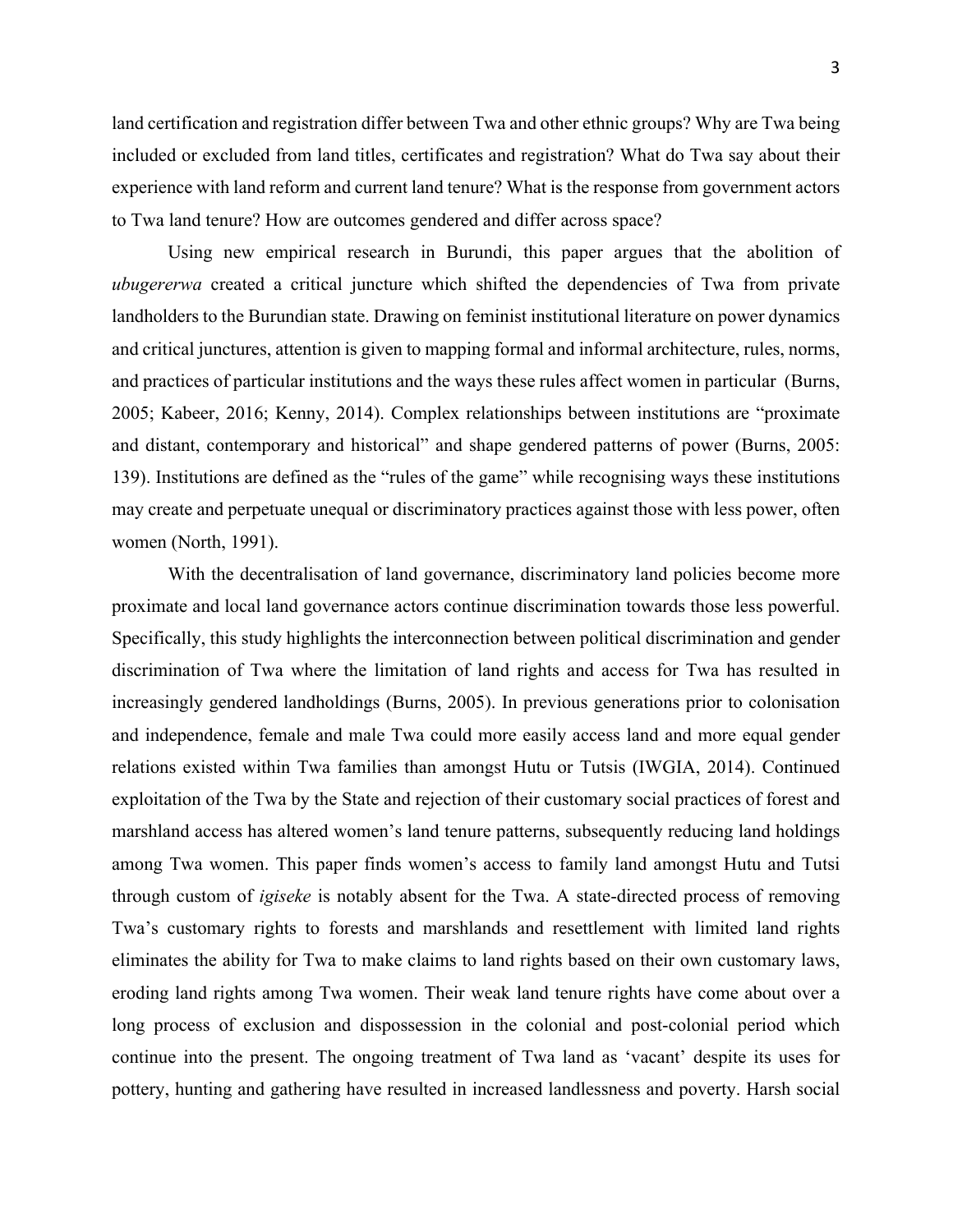discrimination has also limited access to integration and opportunities, as well as shaped government administrators positions to limit Twa land rights, registration and certification.

#### *1.1 Methodology*

Some studies have considered the situation of Twa land tenure, but this paper moves the conversation forward by using individual surveys instead of interviewing only the head of household, utilizing more empirical approaches with a variety of focus groups and individual interviews and attempts to capture gendered differences between the Twa and other ethnic groups (UNIPROBA, 2008; IWGIA, 2014; Amani, 2018; Couillard et al. 2009). The patchwork of tenure arrangements, political interests and donor support create an opportunity to study variation within Burundi. Provinces and communes provide sub-units of analysis which have undergone varying land registration approaches, such as user-centric registration and collective land registration, supported by a variety of national and international organisations. Some communes and entire provinces have yet to undergo any decentralisation of land administration or registration program. These areas provide an interesting point of analysis to understand the dynamics of land tenure prior to interventions. The chosen provinces include Bubanza, Kirundo, Makamba, Ngozi and Rutana. These provinces were selected due to the geographic differences between the Imbo valley and Rusizi plains (Bubanza and Makamba), the Congo-Nile mountain range (Ngozi), the central plateau (Ngozi and Makamba) and the Kumoso (Makamba and Rutana). Additionally, there are variations in Twa population density, with larger Twa populations in Ngozi and Kirundo and much smaller numbers in Rutana (UNIPROBA, 2009). Land registration approaches and donor technical and financial support to communal land services has varied both within and between provinces, with systematic registration in groups in certain areas of Ngozi and Makamba compared to individual land registration in other provinces. Lastly, historical political interests and patronage between provinces have been found to produce patterned economic differences in the countryside (Ngaruku and Nkurunziza, 2000).

Ethnicity and gender are used as a means of understanding patterned differences between women and men, focusing upon issues surrounding the intersectionality of gender, ethnicity, capitalism, and class (Crenshaw, 1989). Gendered roles, responsibilities and constraints differ among ethnic groups concerning land tenure, subsequently leading to varied outcomes following changes to land tenure regimes (Doss et al 2014). The high prevalence of intra-family disputes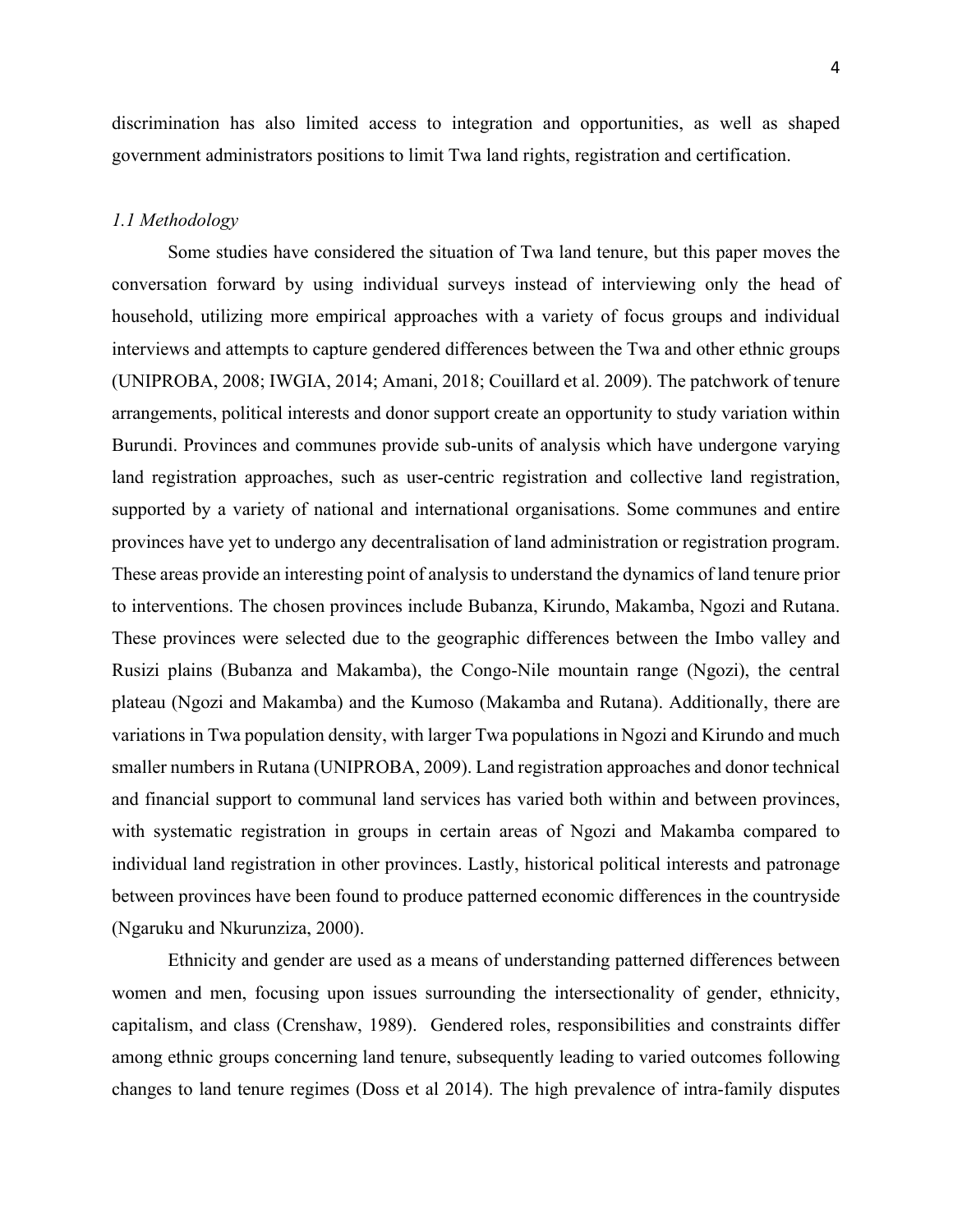over land requires a gendered analysis to understand these differences in relation to land registration and certification or titling, intra-household bargaining and conflict over the "conjugal contract" (Whitehead, 1984). Thus, instead of using household interviews or surveys, households are viewed and analysed at the individual level.

The empirical research was carried out from September to December 2019 with focus groups and unstructured interviews to develop an understanding of the major topics concerning Twa regarding challenges expressed by women and men over securing land tenure and existing customary land norms. These early interviews and focus groups helped to develop and contextualise the language surrounding this research, develop the survey and the semi-structured interview design. Interviews were conducted with experts working with NGOs and government administrators involved in land governance and affairs concerning Twa.

The information generated by focus groups and unstructured interviews provided a platform to conduct a survey and carry out semi-structured interviews in each of the selected provinces. The research was done by two teams with a Burundian female and male researcher on each team. 804 structured interviews were conducted, divided between the provinces in one urban commune in the provincial capital and 2 rural communes of each province. The hills selected were based on where Twa were living in the commune.

Efforts are made to triangulate data wherever possible to account for potential bias and error between NGO data, government data and interviews. NGOs have provided the majority of statistics and data on land reform in Burundi but suffer from inherent bias, offering favourable data to donors. Many of the available studies lack large-N research necessary to make broader generalisations, but small-N studies provide a further depth of knowledge, which broader studies may neglect (Collier, 1993). NGO data is cross-referenced with monitoring and evaluation documents, government statistics or scholarly articles when possible.

#### *1.2 Terminology*

Unlike Hutu or Tutsi, further debate has surrounded the terminology of Twa people (IWGIA, 2014; Lewis, 2000). The term *pygmy* is commonly used as a term to denote forest dwelling people of a short stature engaged in hunting and gathering activities (Dembner, 1996). This broader term grew to include groups from around the central African region, but also become a derogatory term in Burundi and elsewhere (Dembner, 1996). *Batwa* is also used as a common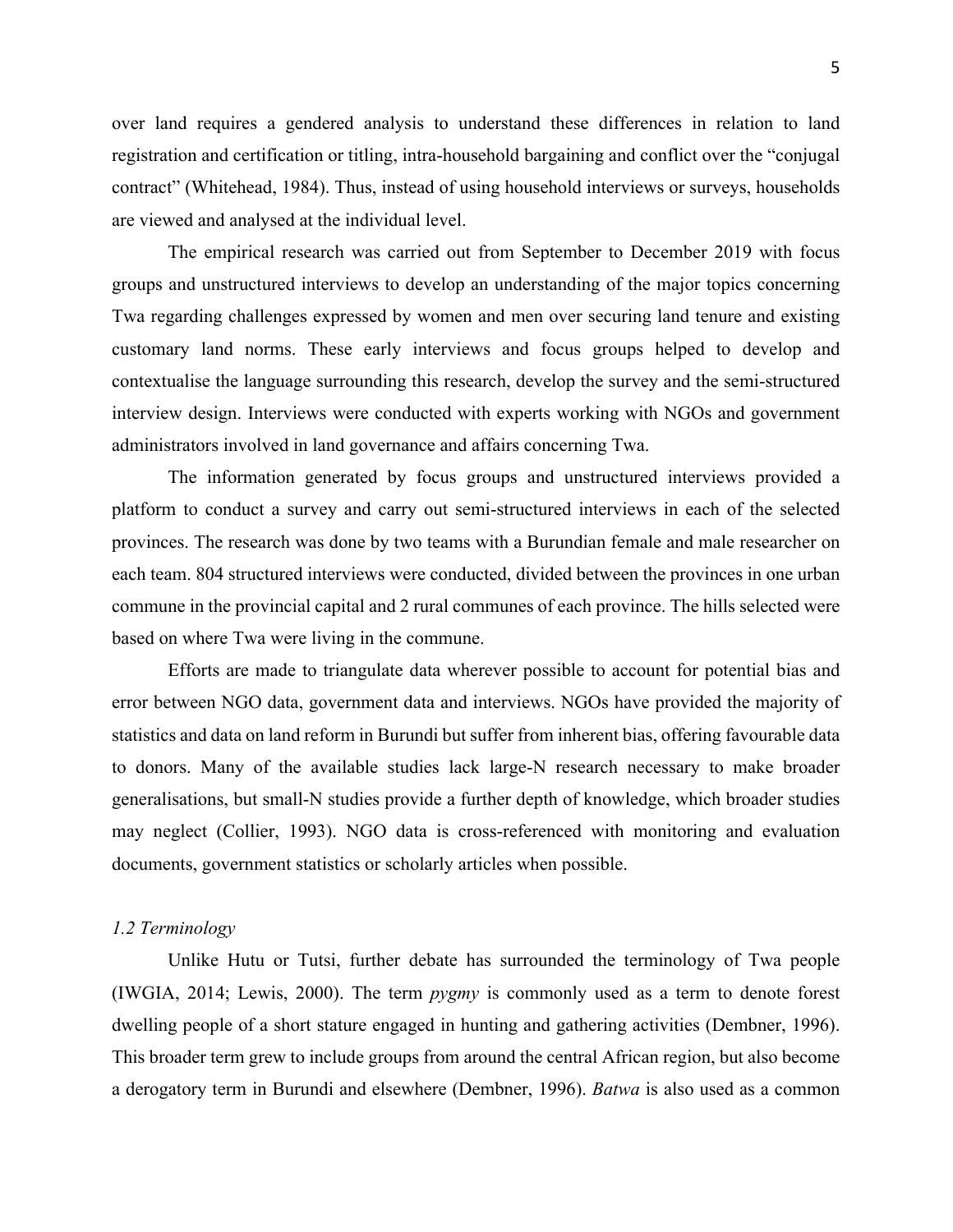term, but this does not make sense if one uses the root of other ethnic groups, such as Hutu or Tutsi rather than the plural form, *Bahutu* or *Batutsi*. The term *Twa* is the Bantu language root which lacks the Kirundi prefix in the singular *umu* or plural *aba* to form the singular *umutwa* and plural *abatwa*. The term *Umusangwabutaka* is another word coming from the verb *gusangwa,* to possess, and *ubutaka* meaning property, thus "a person(s) already occupying the land/property" (IWGIA, 2014). *Umusangwabutaka* is also used as the Kirundi equivalent for an indigenous person, yet this word carries politically-charged meaning employed to justify or denounce the rights of Twa (Interview 96). *Abaterambere* is another commonly used term amongst Twa, which means "people who are advancing" (Lewis, 2000). These terms have also been employed by other ethnic groups in Burundi to discriminate against Twa or other ethnic groups which they believe to be exhibiting negative qualities associated with Twa.

Importantly, Twa consider themselves as an indigenous group of Burundi, and others often agree with this accreditation. Many interviewed self-identify as separate from Hutu or Tutsi and frequently employ ethnic language to distinguish between themselves and others. Several Twa rejected being called "Burundian" and some disliked the term *abaterambere*, while others preferred the latter. Twa are legally recognized in the Constitution, yet some do not feel they have been included in the project of the Burundian state and are rejected by people of other ethnicities. Thus, many Twa do not feel they have been "advancing" thus reject *abaterambere* and being called a Burundian. For the purpose of this paper, "Twa" will be used based on self-identification of this term by Twa themselves, the use of this term within the Constitution of Burundi and its widespread usage for the group in academic and media references.

## **2. History of Land Tenure Amongst Twa**

Several academics consider Twa as a broader nomadic group which settled in Burundi, as well as other forested regions of Rwanda, Democratic Republic of Congo, Uganda and Cameroon (Mworoha, 1987; Lewis, 2000; Couillard et al, 2009). Some historical accounts and origin stories find that Twa were the first inhabitants in the forested regions of these countries, including Burundi (Jackson, 2003). Twa often self-identify and share characteristics of indigenous peoples in the region (Jackson, 2003). Hunting and gathering in the forested regions provided an important source of subsistence, along with pottery (Mworoha, 1987). This nomadic lifestyle distinguished Twa from other groups in Burundian society who were more involved in farming or raising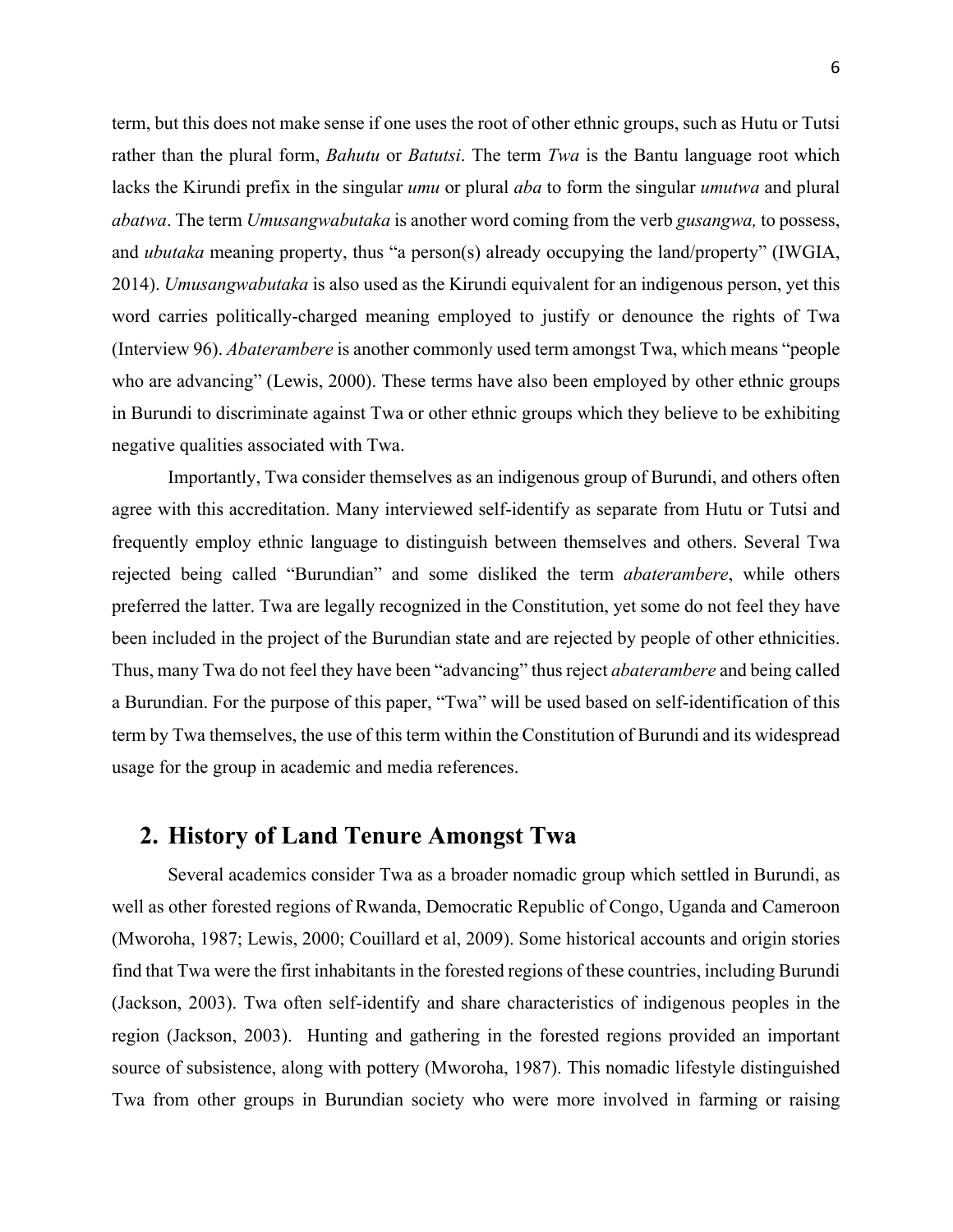livestock. Prior to colonisation and independence, Twa shifted their location more frequently than others, often due to the death of a family member, insufficient hunting and gathering activities or other social problems (UNIPROBA, 2008, 8). Usually living in groups, Twa would move on to find another suitable location with sufficient animals to hunt and establish a semi-permanent dwelling of grasses and leaves.

Hutu and Tutsi conducted gradual deforestation of Burundi to make room for agriculture and raising livestock, reducing the available hunting, gathering and habitation areas of Twa. Twa did not settle at the same time as other ethnic groups and continued living nomadically in the available forested areas (UNIPROBA, 2008, 8). During this time prior to and during colonisation, Hutu and Tutsi solidified their landholdings and exerted control over the territory under the authority of the king and princes. Some Twa recall acquiring land from the *Ganwa,* or royalty, as noted by an older Twa woman in Gitega.

'We are originally from Kibira Forest, then we went to Ruhororo in Muramvya. Ganwa [Prince] Bisumbagotira, son of Moya gave land to the Twa when they came from the forest. Mboneko, another prince, took the Twa from the forest, and told them to go and hunt everywhere in the bush. Later, the customary chief Mateka gave them the hill here. Our ancestors were Kanyogombe, Bigoma, Muyuga, Bagere, Budodi Muriho. They were heroes in hunting, and were given land as a reward.' (Jackson, 2003: 6)

Eventually, the reduction and legal protection of forested areas against hunting or dwellings forced Twa to transition towards more permanent settlement, further reliance upon pottery as an economic resource and agricultural activities (Jackson, 2003). The first of these legal restrictions of Twa came in 1926 with laws brought over by Belgium from the Congo concerning the marshlands, restricting Twa pottery making and marginalising Twa women who often make these pots as a form of income. In 1933, the creation of the Kibira Forest Reserve limited hunting and legally prohibited Twa from living in forested regions in the northwest of the country, despite their high population density in this the area (UNIPROBA, 2008). In 1951, two other protected forest areas were created in Burundi, further restricting Twa access to hunting and gathering activities. The end of the Twa's forest-based sustenance came in 1966 when the king issued Order No.050/65 of 22 March 1966 which banned hunting across the entire country. Additional restrictions followed this in the 1980s under the direction of the Bagaza regime. In 1980, Bagaza established national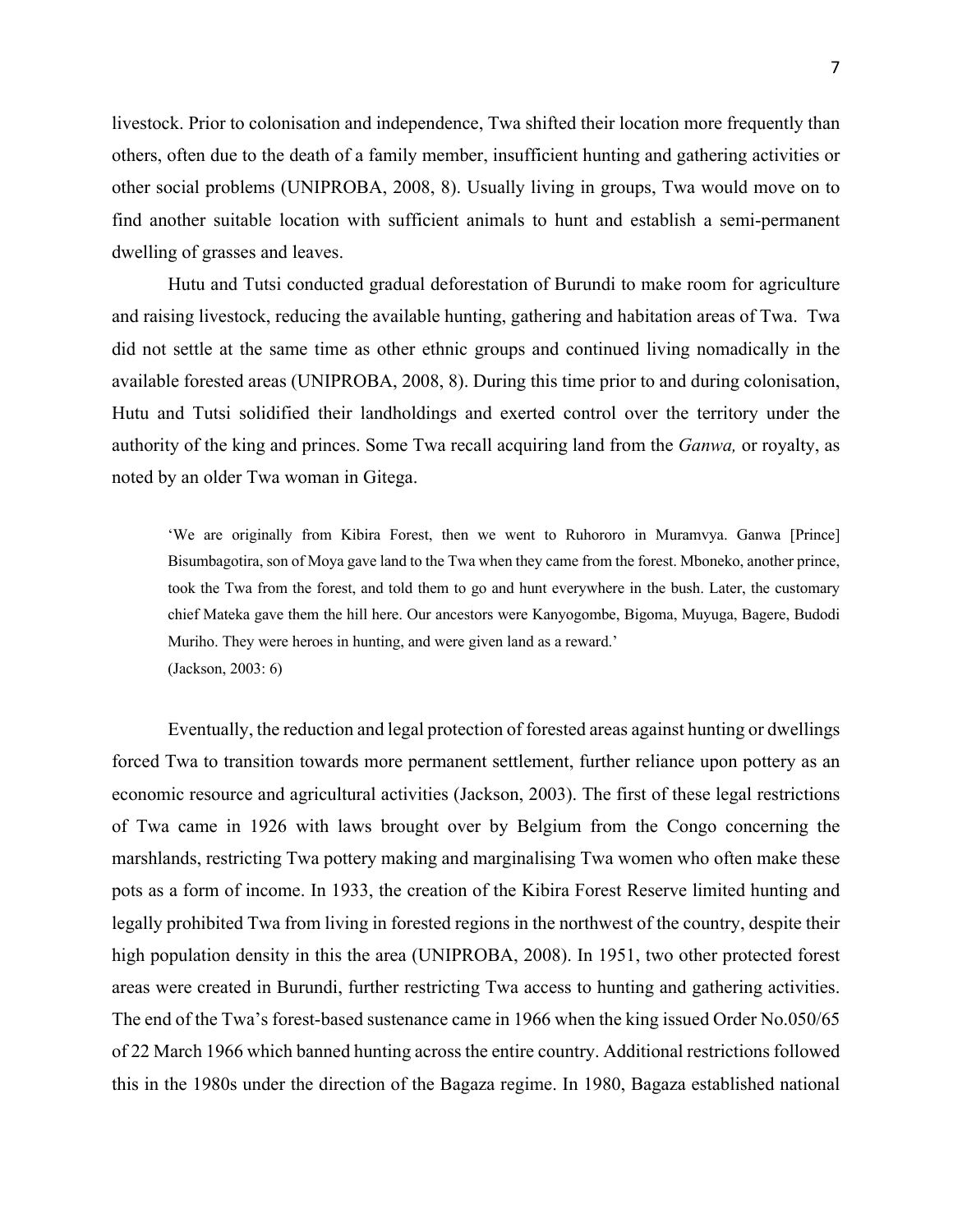parks and nature reserves with the Decree No. 1/6 of 3 March 1980 which brought protection to these areas and made habitation in these forests illegal. In 1985, the Forest Code, under Articles 45 and 56, banned forest usage rights. These statutory laws and "recognised" customary laws have been blind to the customary land rights of Twa to forests and marshes (Jackson, 2003).

During these growing restrictions on the forests, Twa primarily gained access to land through a system called *ubugererwa* (similar customary institutions called *ubukonde* in other countries)*,* a customary institution resembling a lord-servant relationship (Jackson, 2003). A land owner, called a *shebuja*, would allow someone, the *umugererwa*, to live and/or cultivate a piece of their land for an indefinite and revocable period of time in return for labour and goods of the *umugererwa* and their descendants according to Decree-Law n1/19 on 20 June 1977. Generations of *abagererwa* could continue living and working for the same *shebuja* family. The Twa were not the only group to access land through the institution of *ubugererwa*, but the statistical information today indicates a large number of Twa accessed land through this system (UNIPROBA, 2008, 21). On the 30th of June, 1977, President Bagaza abolished *ubugererwa* as part of wider country-wide reforms. This revoke gave the land to the *umugerewa* in cases where they had worked the land for over seven years, or returned to the *shebuja* if the land was occupied for less than seven years, as long as the *shebuja* paid the *umugererwa* an amount equal to the surplus value invested in the land (Sikuyavuga, 2014).

## **3. Post-Arusha Twa Land Tenure: The State As The New Shebuja**

The state pervades the numerous relationships between Twa and their land holdings. Marshlands where Twa gather clay have become state land, and the forests where Twa historically foraged and hunted have been legally protected and patrolled by state forces which prevent hunting or construction of dwellings. Where Twa and others attempt to continue habitation or activities in the forest, police and military forces intervene to block access. The former ways that Twa accessed land through *ubugererwa* has been deemed illegal and state has withheld alienation rights from Twa on state and private land.

Twa women are doubly marginalised in this process, where both on the basis of their ethnicity they are both socially and politically exploited. On top of this, Twa women are discriminated within Burundian society and within their own families on the basis of gender. This section explores ways in which the government policies on land holding resemble a *shebuja,* withholding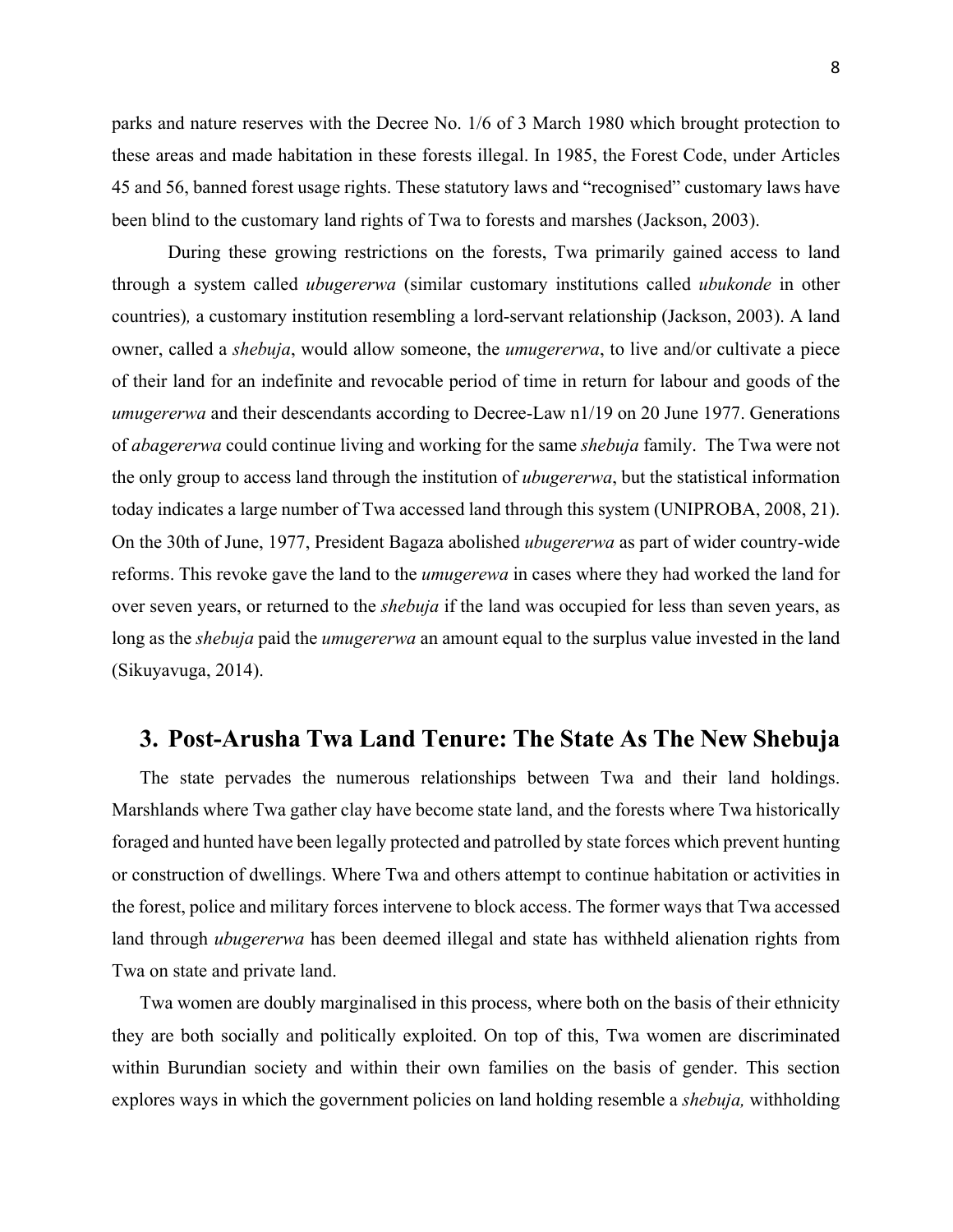rights and preventing a full bundle of rights over parcels held by Twa.

#### *3.1 State Actors Views of Twa*

Interviews with government stakeholders revealed a paternalistic attitude which permeates several areas of land governance. Government officials see Twa as mismanaging their landholdings and not using it to the full potential (Interview 64). A hill chief said, "Pottery is the only thing the Twa know how to do. It seems that cultivating and agriculture is not very interesting for them. They just do it because they need something to do" (Interview 66). There is also a fear of political demands from Twa who may demonstrate for full ownership rights and sufficiently sized landholdings (Interviews 56, 64).

A communal chief said, "Twa have so many problems with land because they don't have any agricultural interests. Other people (Hutu and Tutsi) want Twa's land because land is very important for them. Twa have been given lands but because they are not interested in agriculture, they sell them to other ethnic groups. This happens very often. I could give them a whole mountain or hill and because they don't have any interest, some other ethnic groups could come and trade their land with them for a dead animal or something useless" (Interview 71).

These beliefs are not limited to government administrators, but are widely held across the country. One Twa man shared that, "I'm not very old, but when I was in primary school, I was discriminated. We couldn't be in the same queue with others. They would say so many bad things about Twa, like that we smell bad. Others would not eat even eat with us" (Interview 60, 72). During a focus group discussion with Hutu and Tutsi, a young man pointed to another and shouted, "He is a Twa!" The other quickly retorted, "I am not a Twa!" The accuser laughed as the other angrily defended himself as a non-Twa (Interview 78).

One Twa girl from Rutana shared that she dropped out of school following harsh discrimination by teachers and other students. She said that "other students were told by the teacher to bring water to school. Then the teacher told students to dump the water on me because I don't shower enough at home. Other times if I was late or did not attend class, students and administrators would attack me, throw me to the ground and kick me." (Interview 92). Another girl in Kirundo shared that she had been poisoned by other students for excelling in school as a Twa and had to transfer to another school to escape the discrimination (Interview 94). A number of negative stereotypes surround Twa concerning their ignorance and stupidity (Interview 58, 64;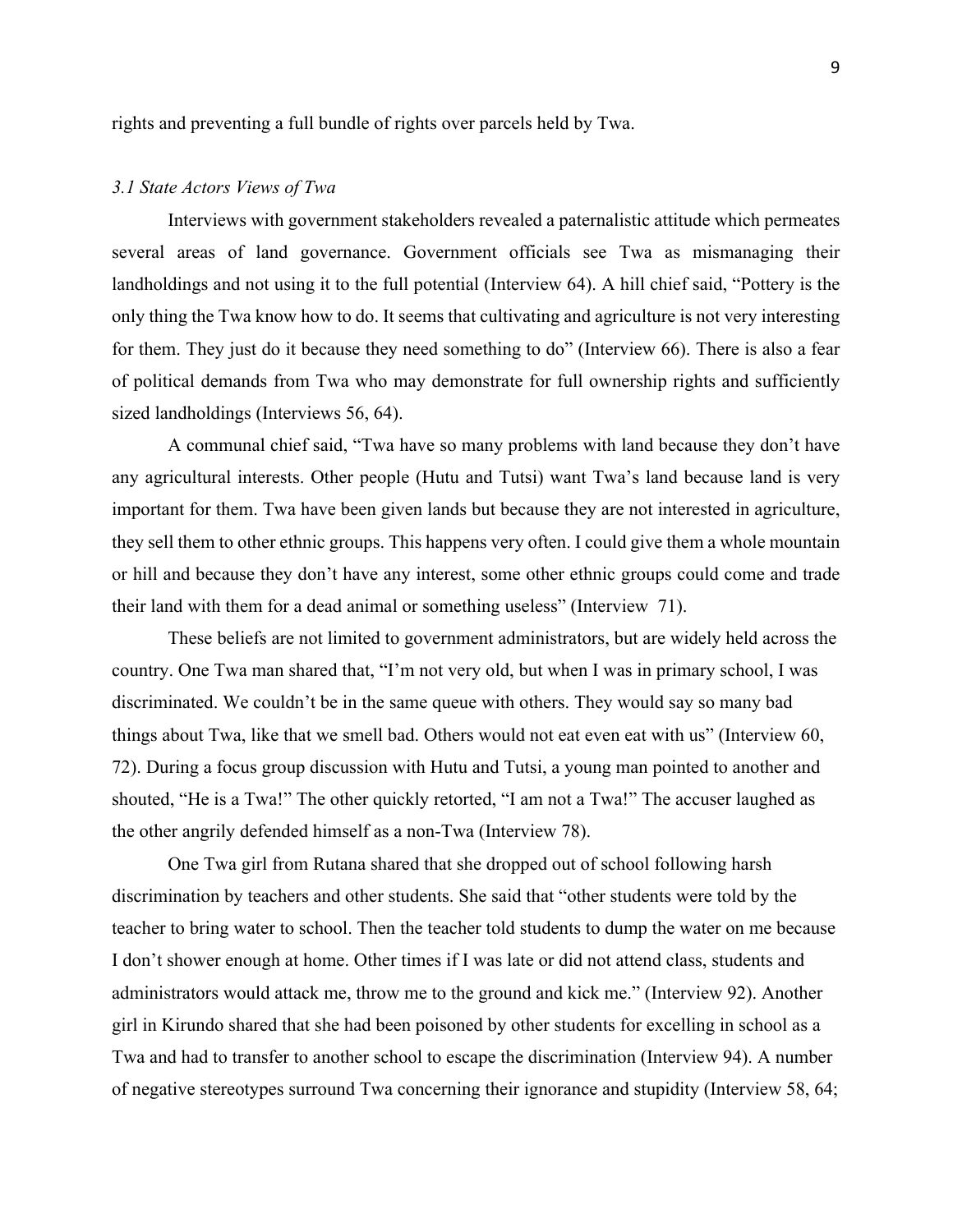both non-Twa). One man said, *"*Twa are like children, they want everyone else to solve their problems for them" as well as, "Twa do not want responsibilities unlike other Burundians" (Interview 69, non-Twa). Twa women receive less education than Twa men or other ethnic groups and experience pressure to marry early or live in polygamous relationships (UNIPROBA, 2008; PDLE, 2017). Twa women often become widows following the death of their husbands due to violence against Twa, poverty and general low life expectancy (UNIPROBA, 2008). Twa widows face gendered discrimination within their late husband's family, especially if she has not raised children.

#### *3.2 Land Registration and Certification of Twa Land*

This paternalistic, derogatory and superstitious view of Twa shapes land allocation, registration and certification. Government officials often do not allow the registration or certification of Twa landholdings, even where Twa have private tenure (Interview 58; 72; 73). When state land is given to Twa, it is often a very small parcel without sufficient room for subsistence farming. A number of the state-allocated land visited contained hardly enough space for Twa to build their homes out of grasses and leaves. In one area of Rutana, a small, state parcel was allocated by the communal government to a group of Twa. Next to this parcel was a very large state plot designated as grazing land. The expanse of grazing land was large and adjacent to the smaller plot occupied by the Twa, with pastoralists allowing cattle to roam across the green fields. During the interview, a Twa man looked to the grazing land and asked, "Are we not more valuable than cows?" (Interview 92).

Justification for limiting land rights is supported by a view of Twa as nomadic and frequently leaving property due to various superstitions. In Ruhororo commune, Ngozi the communal administration and land agents conducted organized group registration (OGR), gathering the measurements and the demands for certificates systematically plot by plot over an entire hill. When the administration reached the land owned by Twa, they skipped it and did not do conduct registration (Interview 58). A Twa man shared "When they skip the Twa land (during OGR), no person is there to testify when or how the Twa received the land. They do not have any privileges like other ethnic groups, no recognition of their land and a type of fear. In this case, when the land is not registered, and the government does not conduct an investigation concerning how the land was acquired, the issue is brushed aside, but the Twa are left without full rights over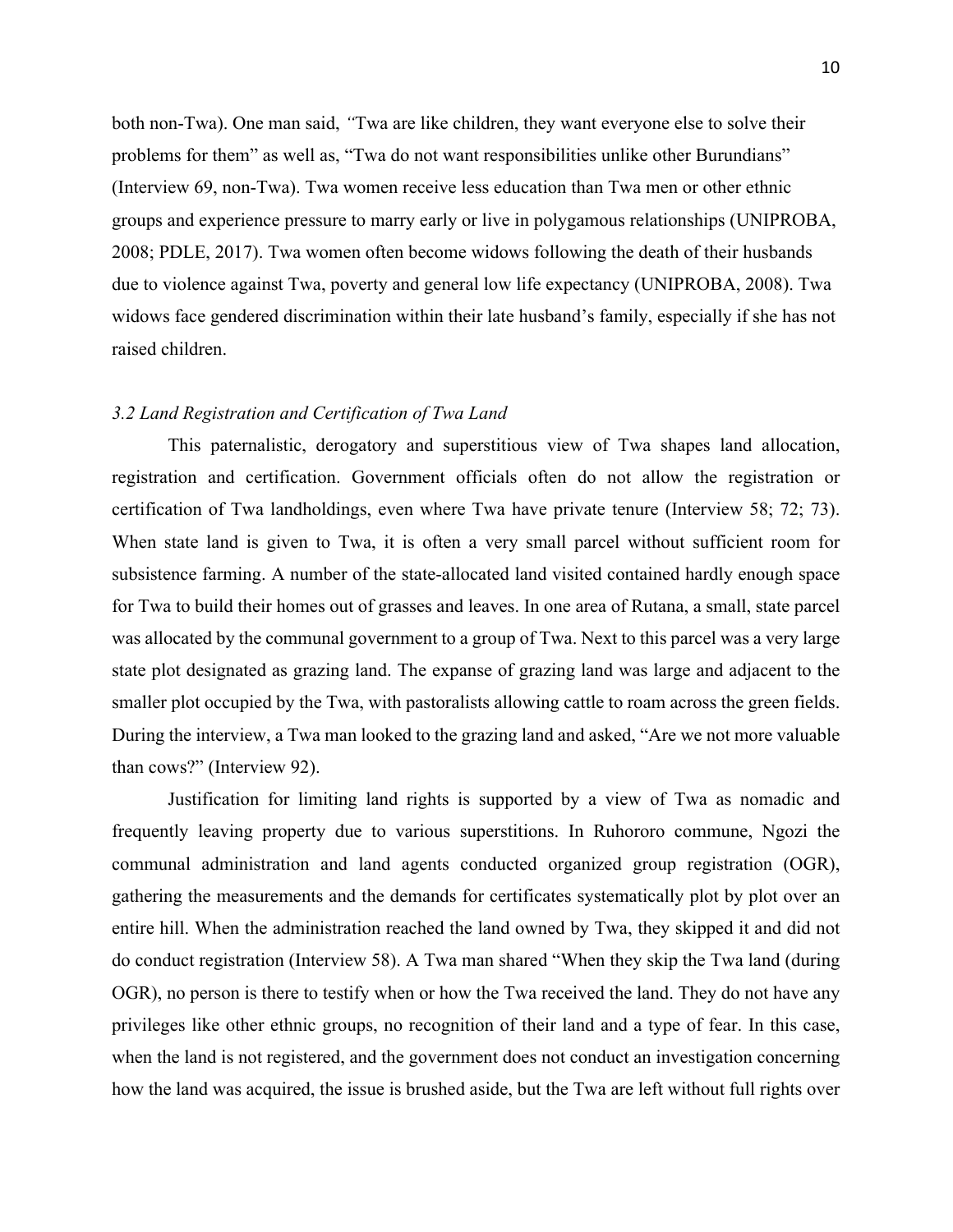the land. For us, on our national ID it says we were born in Ruhororo. And for our children, it says they were born in Ruhororo. Yet, the government does not recognize that we have rights to land in Ruhororo. Can we say we are from Ruhororo?" (Interview 58). Twa interviewed in other communes covered by OGR recounted similar challenges being included in the registration and certification process, or even denied individual registration.

These policies and actions are often conducted to preserve Twa landholdings by limiting their ability to sell the land, but this subsequently reduces the benefits provided by full land tenure (Interview 56). In Ngozi commune of Ngozi province, Twa had rights to state land, through the abolition of *ubugererwa* and through a gift provided by an Italian NGO in 1998. This area was covered by OGR and some Twa were able to apply for and/or obtain the certificates. However, the communal administration refused to permit certain Twa from obtaining the land certificates. This concerned several Twa interviewed in this area and several shared this was an injustice and caused them to consider their landholdings as insecure (Interview 87). This group shared that following the death of a Twa woman who had land provided to her by the Italian NGO, the communal government came back a few years later to reclaim these lands now held by other Twa in the same family. Those interviewed shared that this was done on the pretext that the land was not sufficiently exploited. They shared, "We have not refused to exploit the land but rather this was exploitation by the administration after realizing the death of our family member". Others said, "Isn't it normal and simple to set land aside? Would fallowing be prohibited only for land held by Twa?" The Twa who were supposed to have rights to these lands feel that it is a serious injustice towards them and that they have simply undergone land grabbing by the commune. "When Burundians steal our wealth, they say we are lazy, and we don't like to work. But we will not leave the land left to us by our family member." They added that, "we have the original documents of land transfer provided by the NGO, we swear to organize in order to recover the lands" (Interview 87).

#### *3.3 Customary Law And Exclusion From Marshland*

A major challenge which has confronted Twa since the state consolidation of marshland rights has been the neglect of clay extraction as a form of legitimate and legally recognized 'exploitation'. In both the 1986 and 2011 Land Codes, clay extraction for pottery has not been legally included as a sufficient form of exploitation to retain rights over these parcels. This has legally allowed those involved in agriculture to crowd out and limit the ability of Twa to extract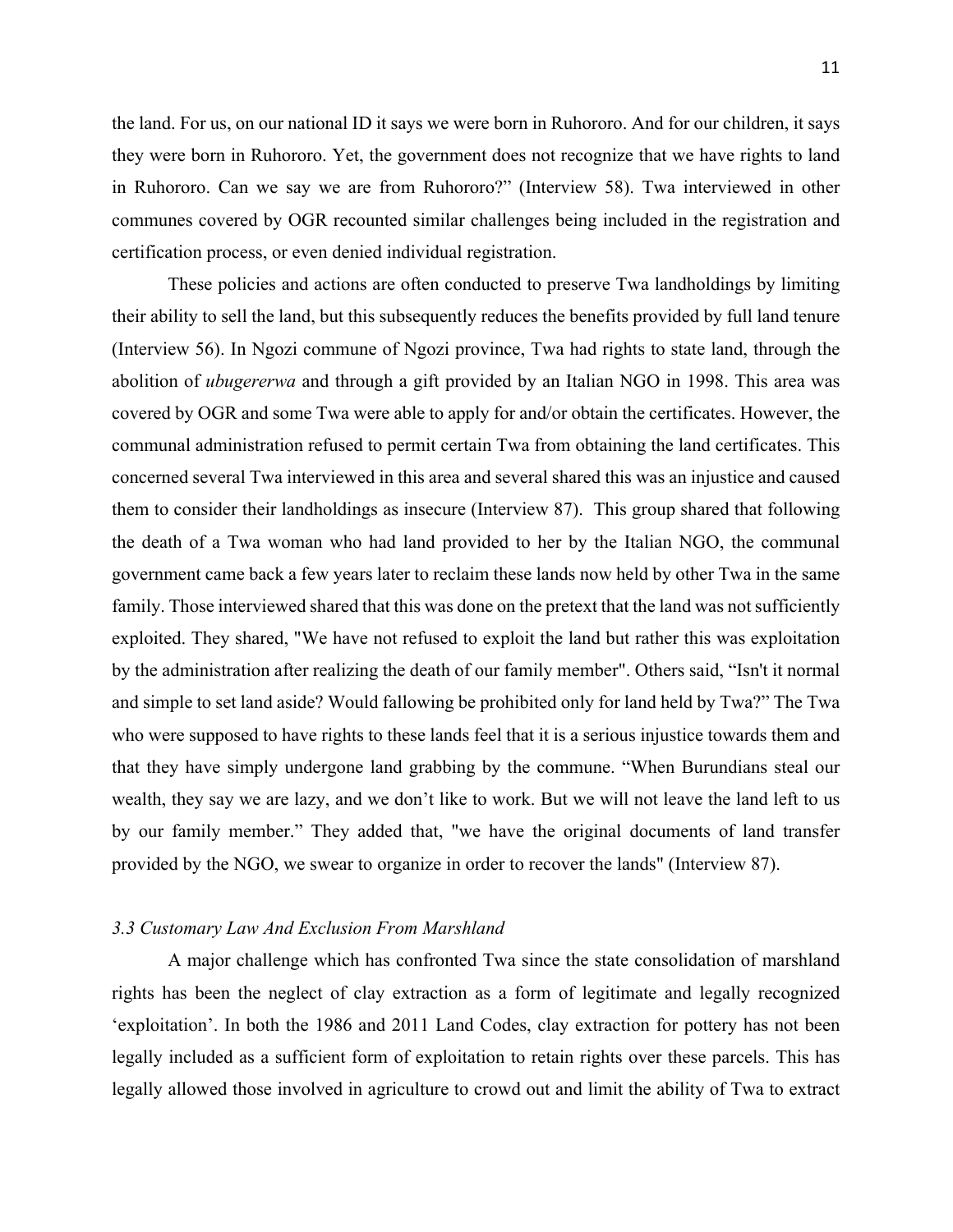clay. A group of five Twa families living in Kirundo have occupied the same land for several generations and access a nearby marsh for pottery production (Interview 93). Interviews with this group mentioned the rich marsh had a generous amount of clay which had provided for their family since settling in the area. Recently, a new resident bought some land on the other side of the hill and subsequently took possession of the marsh, not allowing the Twa families to access the clay. The matter was in the local court at the time of the interview.

An older Twa man in Busiga also discussed some of the challenges in clay extraction, "For our pottery activity, we have to go in the marsh lands. The one cultivating the land tries to prevent us from taking the clay. So we try to go on Sundays when they aren't working and we find some new areas to extract. We do not want people to give us free food but we want them to help us find land to work and we would love if they could open the marsh lands so we can get our clay." (Interview 67). Another Twa man explained, "When Twa go on the marshland to dig for clay, it is also a fertile area for agriculture. In these cases, other ethnic groups come to the places where Twa are extracting clay to make a plantation, due to the fertility. So Hutu take the land by force and tell Twa that it is no longer theirs. The land may belong to Twa to take clay, but they don't cultivate anything. So this gives an opportunity for Hutu to take it by force by cultivating the land for crops." (Interview 58).

Another focus group of five Twa women revealed a vulnerable situation concerning marshland access. They engage in pottery making as an important economic activity, but in order to access the marshes, they must do agricultural labour for those who have usufruct rights in the marsh. The landholders in the marsh require a full day's labour in exchange for one day's access to the marsh. Given the low return on pottery at around 400-500 BFU for a pot, or around 15 cents USD, their daily wage was driven very low by the forced exchange of labour for land access (Interview 85). This experience was shared during a focus group of 15 Twa in Ngozi, one older lady commented, "I think the main issue for us is we do not have any place to extract clay. We have to steal clay where it is forbidden to extract it. And mostly on Sundays when there is no one cultivating. Then when we try to sell our pots, no one is interested in buying them." (Interview 66). Some Twa regard the making of the pots as exclusively a woman's activity (Interview 67). However, Twa men engage in different parts of the process, such as gathering the clay. One widower, interviewed while forming his own pot, had lost his wife but continued in pottery construction (Interview 67).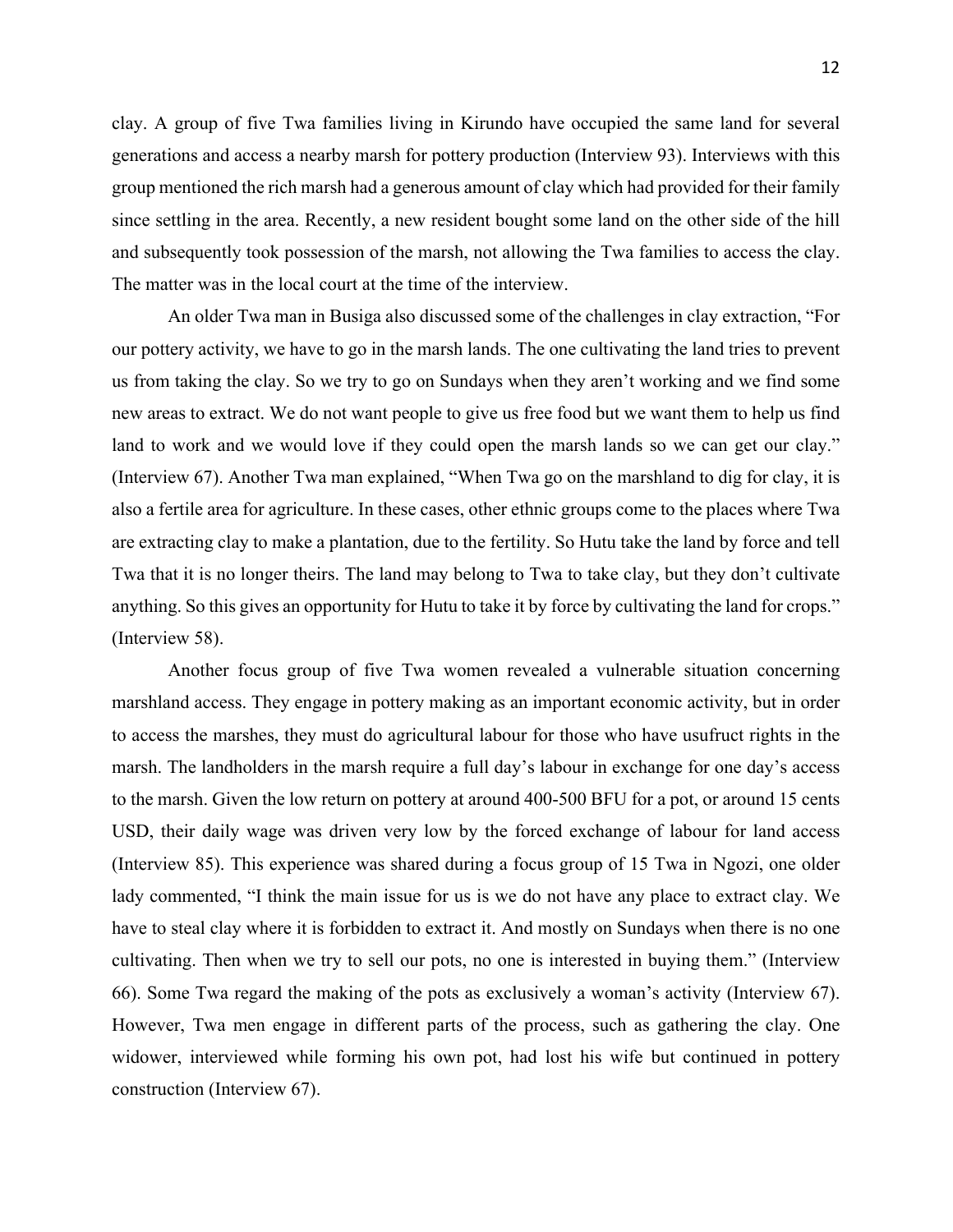## **4. Contemporary Twa Land Tenure**

Since the elimination of *ubugererwa* and government policies restricting forest land access, Twa have largely settled on state land in various parts of the country (Q20; Interview 73; UNIPROBA, 2008).

The rights over state land vary for Tw depending on the rights allocated by the communal, provincial or national government. During a survey carried out by NCA-UNIPROBA in 2015, the

| <b>Surface Area of Twa</b> | # Surveyed | Percentage |  |
|----------------------------|------------|------------|--|
| Landholdings               |            |            |  |
| $1$ are (10m x 10m)        | 163        | 15         |  |
| $1 - 4.9$ ares             | 472        | 45         |  |
| $5 - 24.9$ ares            | 315        | 30         |  |
| $25 - 99.9$ ares           | 81         | 8          |  |
| 1 ha or more               | 27         | 3          |  |
| Total                      | 1058       | 100.00     |  |

*Size of Twa landholdings (NCA-UNIPROBA, 2015)*

size of these landholdings was primarily reported between 1 and 4.9 ares (.025 to .121 acres). While some reported slightly higher landholdings between  $5 - 24.9$  ares, only 3% reported having landholdings larger than 1 hectare (NCA-UNIPROBA, 2015). Amongst the Twa interviewed, 53.6% indicated they held rights to land provided by the state. There is a complex arrangement of rights over state land, where some has legitimately been ceded by government actors with a full bundle of rights over alienation and management, others receive very few rights to this land. Some Twa reported stronger decision-making power than others on state land, the majority of Twa interviewed shared they had very weak rights to state land (see table below). Interviews indicated Twa felt they were merely occupants of state land, rather than being landholders themselves. Much fewer Twa indicated they had purchased land, at 11.5%, which varies from other ethnic groups, of which 38.4% had ownership rights to purchased land (Q20). 8.9% of Twa reported they did not have any rights to land, which is close to 7% of non-Twa who claimed they did not have any rights to land (Q20).

The elimination of *ubugererwa* in 1977 allowed some Twa to continue holding these plots if they had lived and cultivated the land for more than seven years. The 11 respondents in this study who reported having land rights under *ubugererwa* were no longer living on the land of a shebuja, but had gained access to these rights at the abolishment of *ubegererwa*. These land rights from *ubugererwa* lacked documented rights, given only one non-Twa had received a land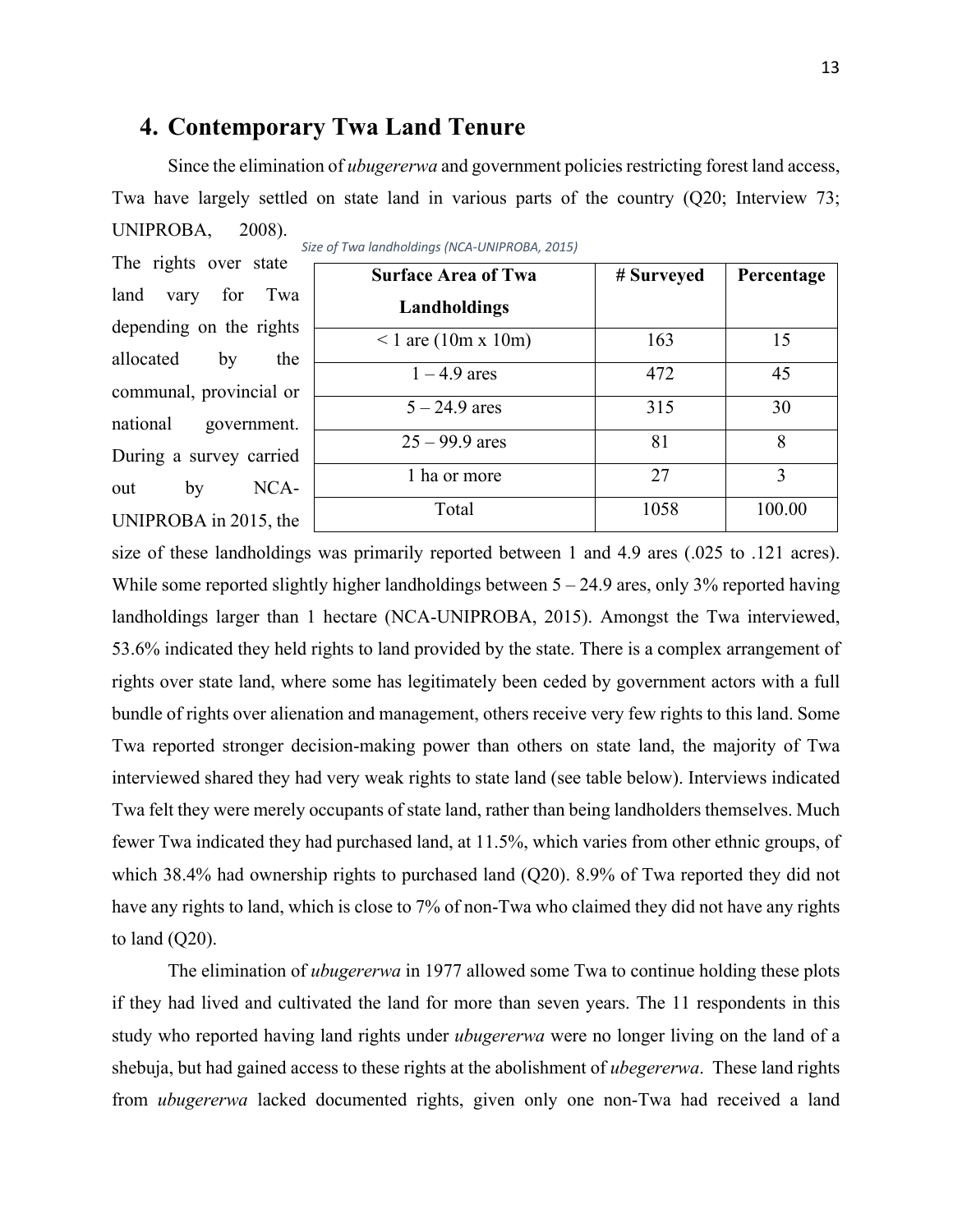certificate. The majority of these land rights were negotiated with verbal agreements. Despite legal abolishment, a survey carried out in 2008 by UNIPROBA noted that some Twa continued living within the customary institution of *ubugererwa*. Although these cases were not recorded on our survey, there were a number of Twa who lived in situations very similar to *ubugererwa* where they were granted limited land rights to the edge of a farm in exchange for their labour, some living under this arrangement for several generations.

Twa often struggle to survive due to the small size of these landholdings, often just enough for a small house of grasses and banana leaves or mud bricks. Some choose to find labour cultivating the plots of others who have a larger piece of land, but several instances of exploitation place Twa in a vulnerable position (Interviews 87, 88, 89, 90). Those cultivating may be paid very little for their labour or be charged for using the cultivation tools of the landholder, resulting in even smaller profits (Ibid). A group of six Twa families living on a steep hillside of rocky land in houses made of leaves and grasses shared, "this place where we are living was given to us by the local chief about 50 years ago. We are mostly working on other people's lands just to get food. We are hard workers, but life is difficult because we do not have anywhere to cultivate for ourselves. And many times, to get rights to a plot to cultivate, we have to agree to share the harvest of the land with the owner. And then if we use someone's hoe, we have to pay them to use it." (Interview 66).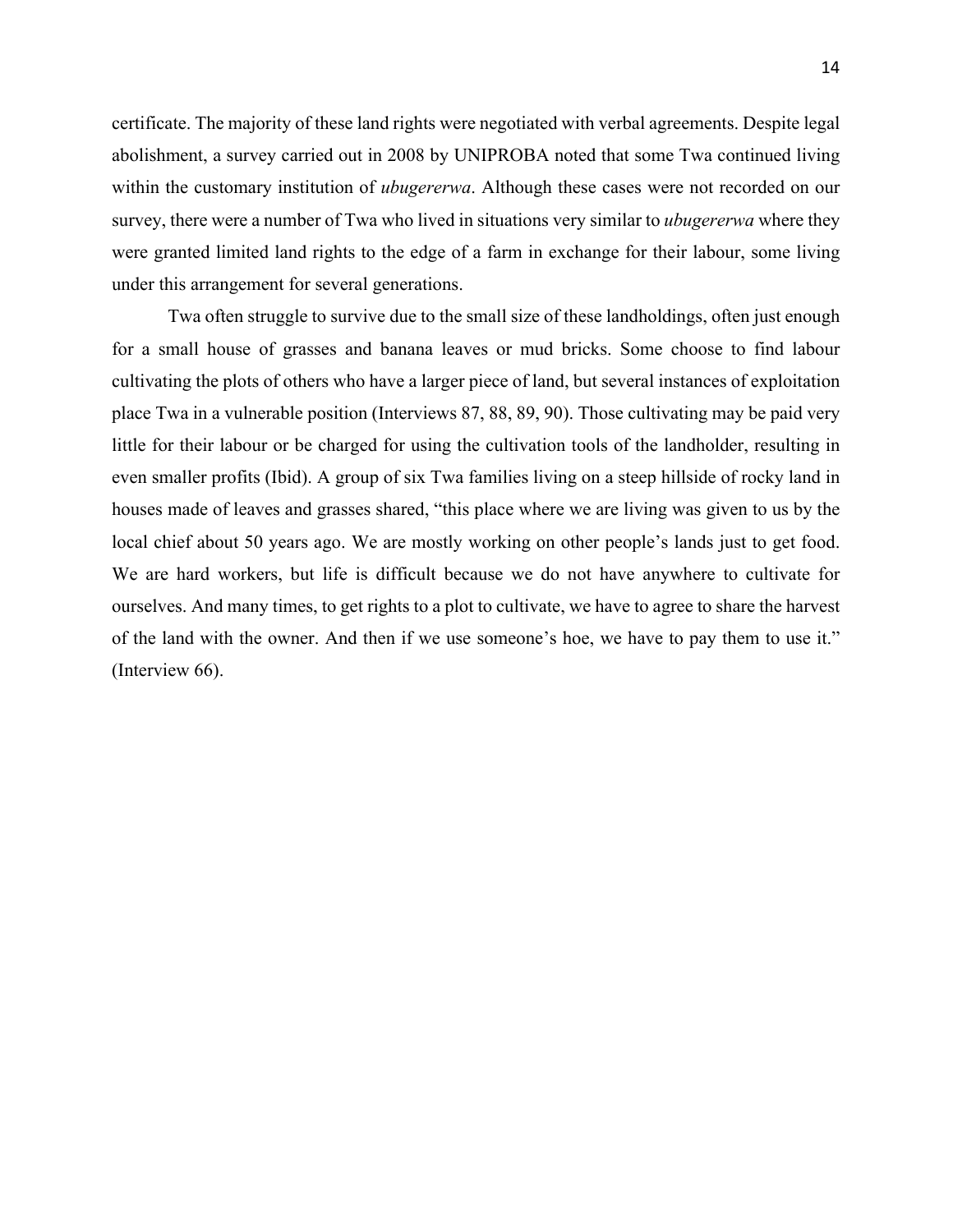

*<sup>1</sup>-See Appendix For Further Detail*

Agricultural land is an increasingly important resource for those without off-farm employment. Over half of the Twa interviewed, 52.7%, indicated that agriculture was their primary form of employment. While lower than the 67.4% of other ethnic groups interviewed primarily involved in agriculture, these lower figures among Twa are partly due to their continued involvement in traditional pottery making. The construction of pottery creates a direct relationship to land, where Twa require access to clay from marshlands. A common theme in focus groups included challenges surrounding making sufficient profits from pottery and conflicts in the marshes. Many shared that the use of more modern cooking utensils has reduced the demand for clay cooking and storage pots. Some attempt to mix agricultural activities and pottery, but others have decided to give up pottery completely due to the poor returns, conflict over marshlands or inability to find clay (Interviews 80, 81, 84).

A Twa man in Busiga, Ngozi explained, "In the past, the Twa lived by hunting and gathering. Twa did not believe in another life beyond that, we did not engage in agriculture. Now,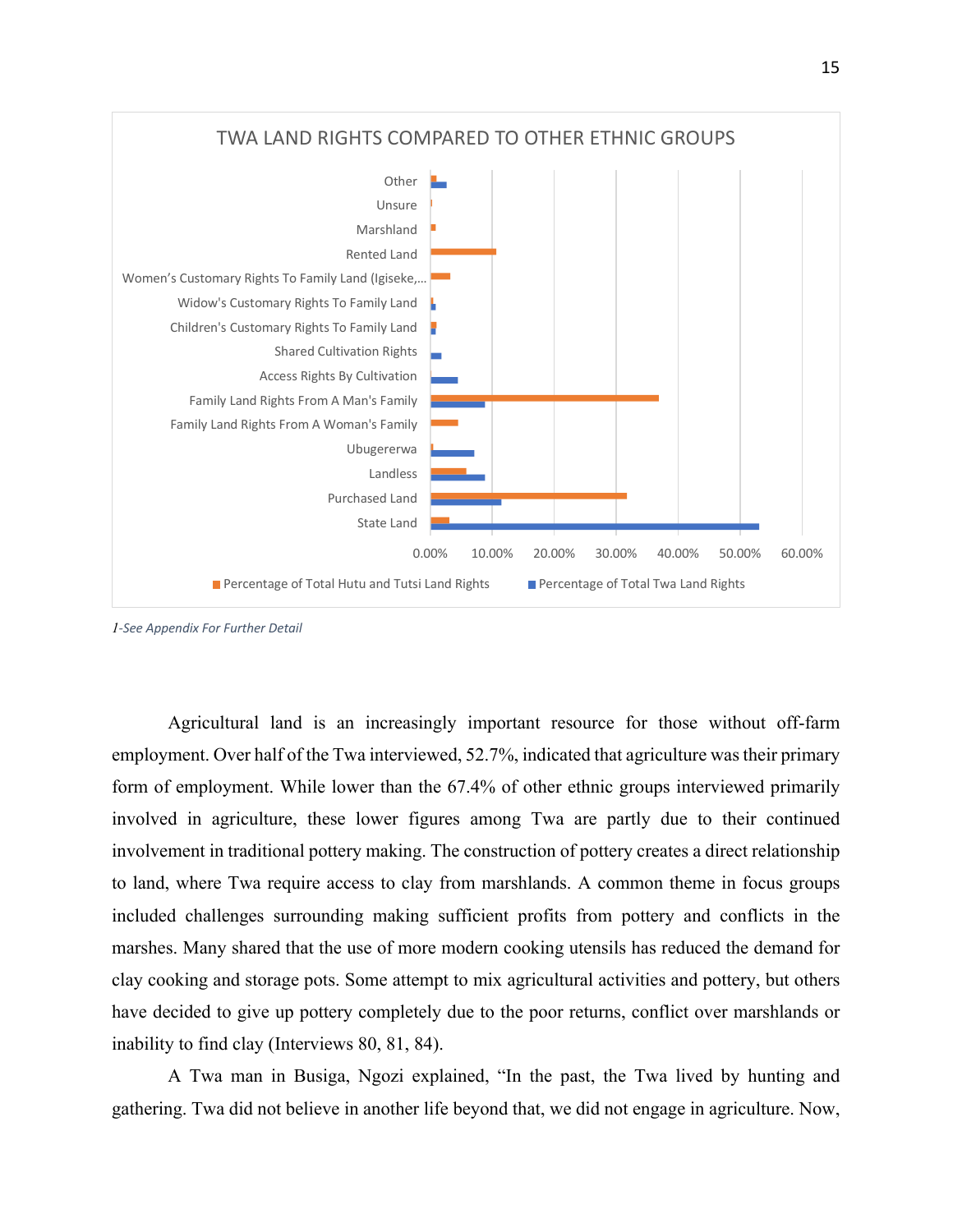we see agriculture is important, because it provides a harvest and we can eat for many days. If we just use money, it is difficult to be able to support a family of seven people always buying things at the market, or for 5000 Bfu we eat just one night. With a parcel of land, we can harvest the crops and eat for at least a month according to our calculations" (Interview 67). Although others continue a stigma of Twa as not involved in agriculture, this does not reflect the current situation of most Twa themselves.

#### *4.1 Conflicting Narratives Surrounding Nomadism*

Twa recall the past nomadic era of hunting and gathering as a key part of their history and identity, some remembering this time very positively (Interview 68). Others accuse Twa of continued nomadic practices in order to justify land-grabbing or as a factor in Twa's limited land holdings. "Twa are superstitious, as they move whenever something happens" (Interview 57, non-Twa). Another said that, "Twa are very superstitious with land. If someone dies on the land or something bad happens, then they have to move away from that place" (Interview 30, non-Twa). Twa themselves admit that a spiritual belief over land existed in former times, but that this is no longer practiced (Interviews 97, 98). This spiritual belief involved moving to a new place after the death of a family member, but they do not have the ability to move so freely any more due to the limited availability of land (Ibid).

Many of the Twa interviewed had lived on the land where the interview was being conducted for several generations, often dating back to either the late 1970s when *ubugererwa* was eliminated which forced them to find a new place to live and cultivate, or even longer for those with landholdings from *ubugererwa* (Q20). One older Twa man living in Busiga, Ngozi poignantly stated, "We came here when they were still making clothes from trees" (Interview 67) The old man explained he had received the land from a person called Ciza, who he had worked for. "This is like my birthplace because I came here when I was so young. I live here with my three boys and their wives. I also have grandchildren. Ciza who gave me this land passed away so many years ago so now I am living with his son and there is no trouble with the land. I think all the people know this is my land because I have been here for a long time and I have children here so I can't make trouble" (Interview 67).

While other ethnic groups continue to call Twa a nomadic group, Twa themselves point to conflict as a primary reason for displacement. Amongst narratives Twa shared where they moved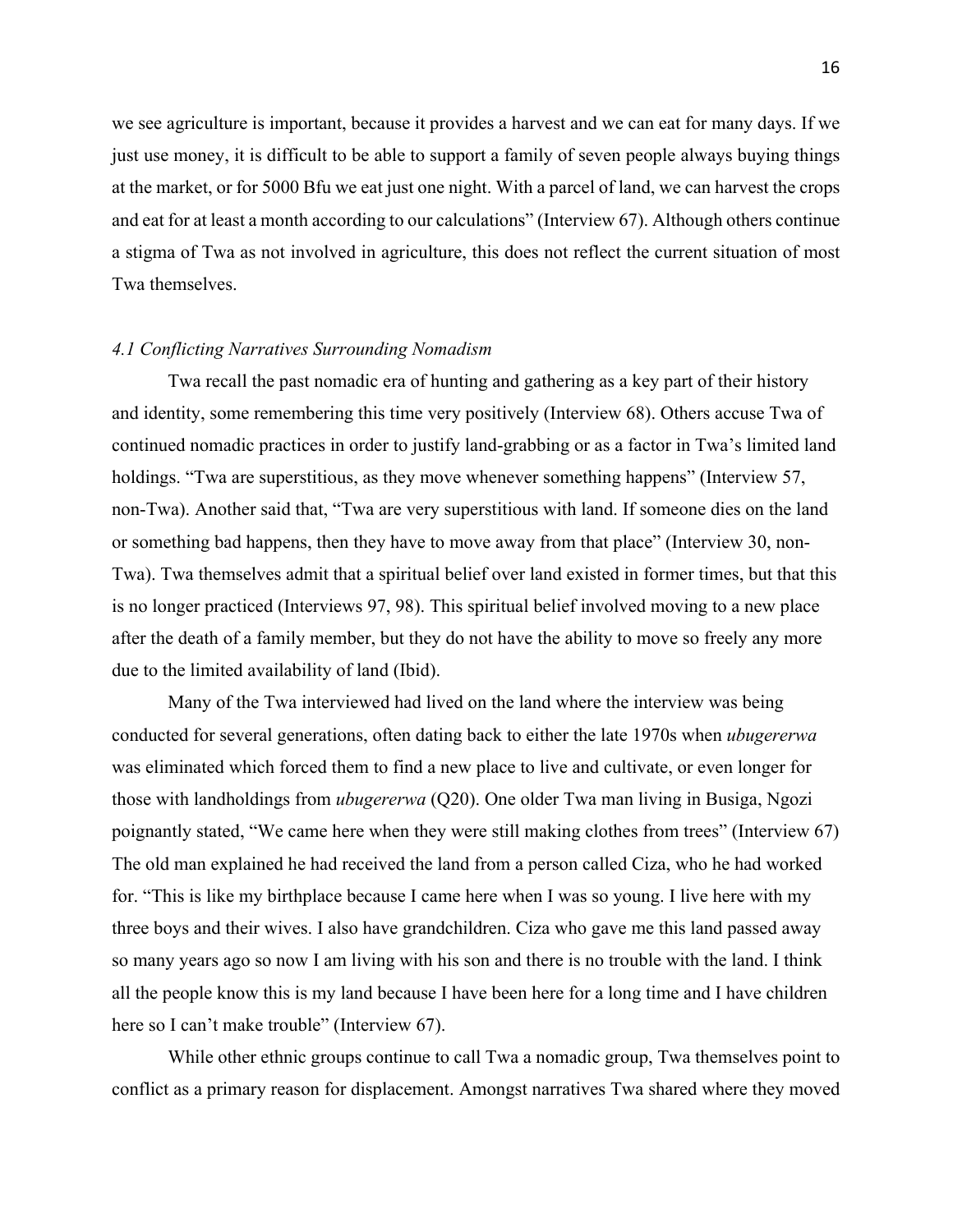to a new place, several pointed to the major conflicts such as 1972 or civil war between 1993 and 2015 as the reason for leaving. Some attempt to return to their previous lands when the violence subsided, only to find others occupying it. An 80 year-old Twa women from Bubanza shared that "When I was a child, my family had land where we cultivated, but due to conflicts, we had to move around a lot. I don't even remember the exact locations of all the places we had to live due to conflicts. I did have a property in Bubanza, which was granted to us by President Buyoya. Now, I am a widow, and I can't go there alone due to the security issues. I am afraid people may come to try and take my land, and as a widow, I cannot fight them away" (Interview 61).

Although Twa have been neglected and exploited, there were some instances of access and resistance. Two communes of Rutana province, Rutana and Musongoti, have a Twa woman and man who hold a place on the Communal Council, a five-year elected position supporting the administration of the commune. Another Twa woman had recently been on the Communal Council in Bukemba commune but had recently left the position. Others fight against exploitation by forming cooperative groups and joining with organisations like UNIPROBA to defend their rights. Of the 13 Twa interviewed who had purchased land, five women reported having a communal land certificate (38.5%) and four men held the proof of registration, a document which proves that the land was registered (30.8%) (Q24). While the sample size of Twa who owned land was small, the rate of certification on purchased land is close to other ethnic groups, who reported 32.7% of certification on purchased land (Q24). These cases of certification on purchased land were limited to Makamba and Ngozi provinces, which have undergone systematic land registration. In the 60 cases of Twa interviewed having land rights through the state, 31.7% had a certificate from the commune and one person had a proof of registration (Q594). In these cases where Twa held some form of official documented right, 94.74% were in Bubanza province. A large absence of registration and certification exist on land received following the abolition of *ubugererwa* and received in family succession. One person in Makamba held the proof of registration on a family plot and two others Makamba and Bubanza mentioned having the certificates for land held through family succession. Some Twa interviewed did have registered and certified land rights, but there were no cases found of a Twa holding a land title. Only 14 of 802 people in total interviewed held a land title at all, only one on a piece of land received from the government and none of these 14 title-holders were Twa. In the absence of formal registration and documentation, others mentioned using verbal agreements or informal written documents to confirm the rights held to land.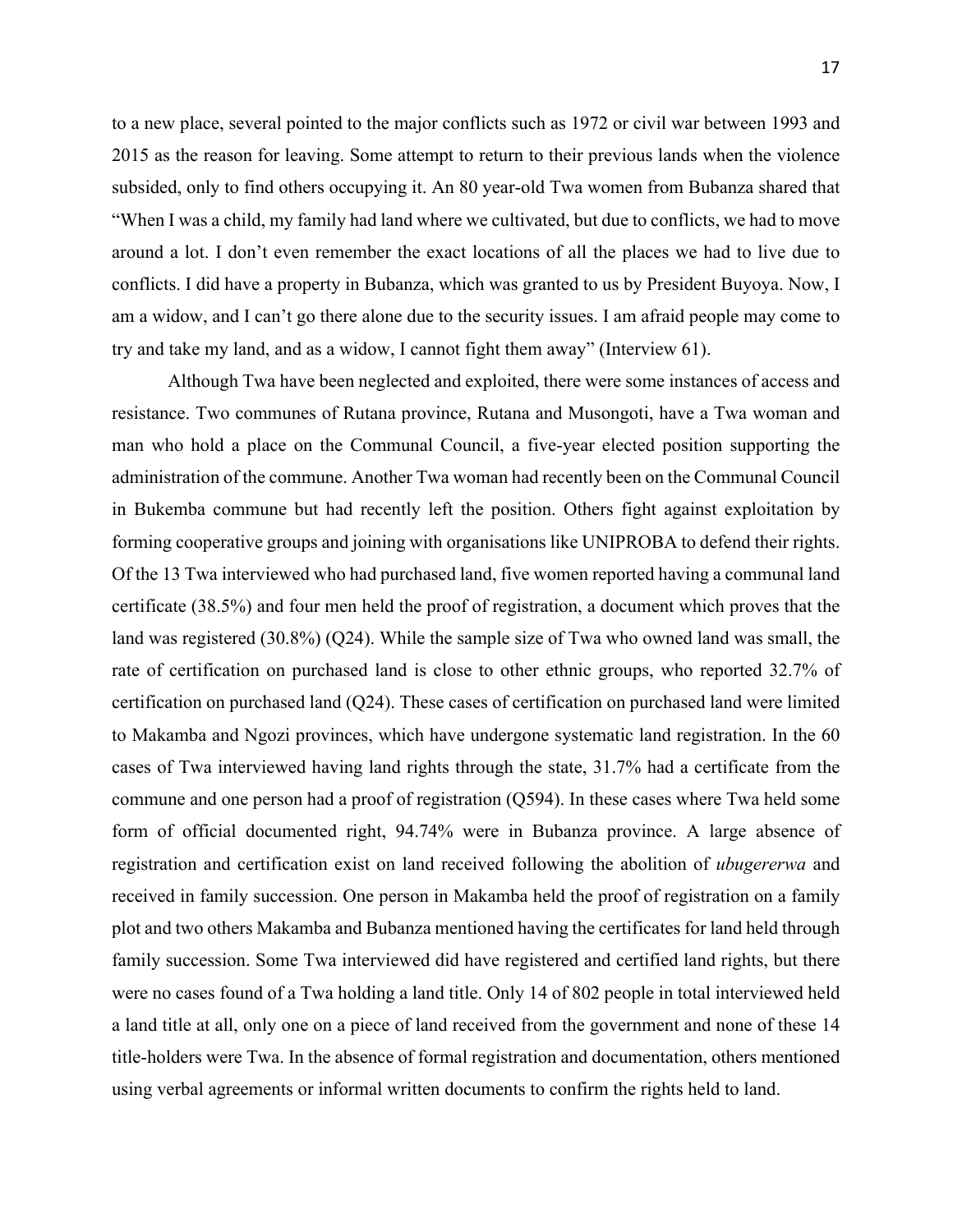#### *4.2 Gendered Land Rights And Documentation*

The majority of the land documents among Twa are in the name of the male head of household. On state land, 57.58% reported the male head of household was on the documents compared to six female heads of household. Only one plot was jointly held while seven had "other" family members on the documents (Q595). "Other" was fairly common response for Twa, as several families live together on a single plot, which may had been bought or granted by the government to an individual Twa. While this individual could be on the documents or part of a verbal agreement, the entire group living on the land could report various rights to the plot. On purchased land, male heads of household constituted ten cases while female headed households were reported in five cases with no cases of joint ownership (Q25). The rights on state land are limited and nearly all those interviewed shared that they are not able to sell the land (Interviews 97, 98, 99).

Hutu and Tutsi woman primarily access land through relationships to their family of origin and through their spouse's family (Q20). While Twa live primarily on state land, these parcels are often held for several generations and therefore passed down through the family. Across the five provinces surveyed, Twa did not practice the same customary land access for women on the land of her family. One of the most important ways Hutu and Tutsi women can access land rights is through a customary land right to their family land called *igiseke, igisimbo* or *ikivi*. This customary right permits married women certain rights to their natal family land, often limited to usufruct access which is revoked upon her death. Amongst all the Twa interviewed, there was not a single report of land holding through the customary norms of *igiseke* or *ikivi* (Q20).

While Twa are aware of these practices, they often gave the same justification for not providing women customary family land access as other ethnic groups provide for giving unequal inheritance. These responses often fall within two lines of thought: women leave to join the family of their husbands or landholdings are too scarce to give anything to women. A focus group of seven women in Bubanza shared, "Twa women do not enjoy *igiseke* because our families do not have land. If the opportunity arises, our mothers may bring us some produce" (Interview 83). Another group of five Twa women in Musigati said, "Twa do not give *igiseke* or *ikivi* to their daughters because of the daughters' marriage. They give them food if they have any" (Interview 84). The practice of a Twa woman's family bringing some food to their daughter after her marriage is similar to the practice of other ethnic groups, but the customary land right for women on family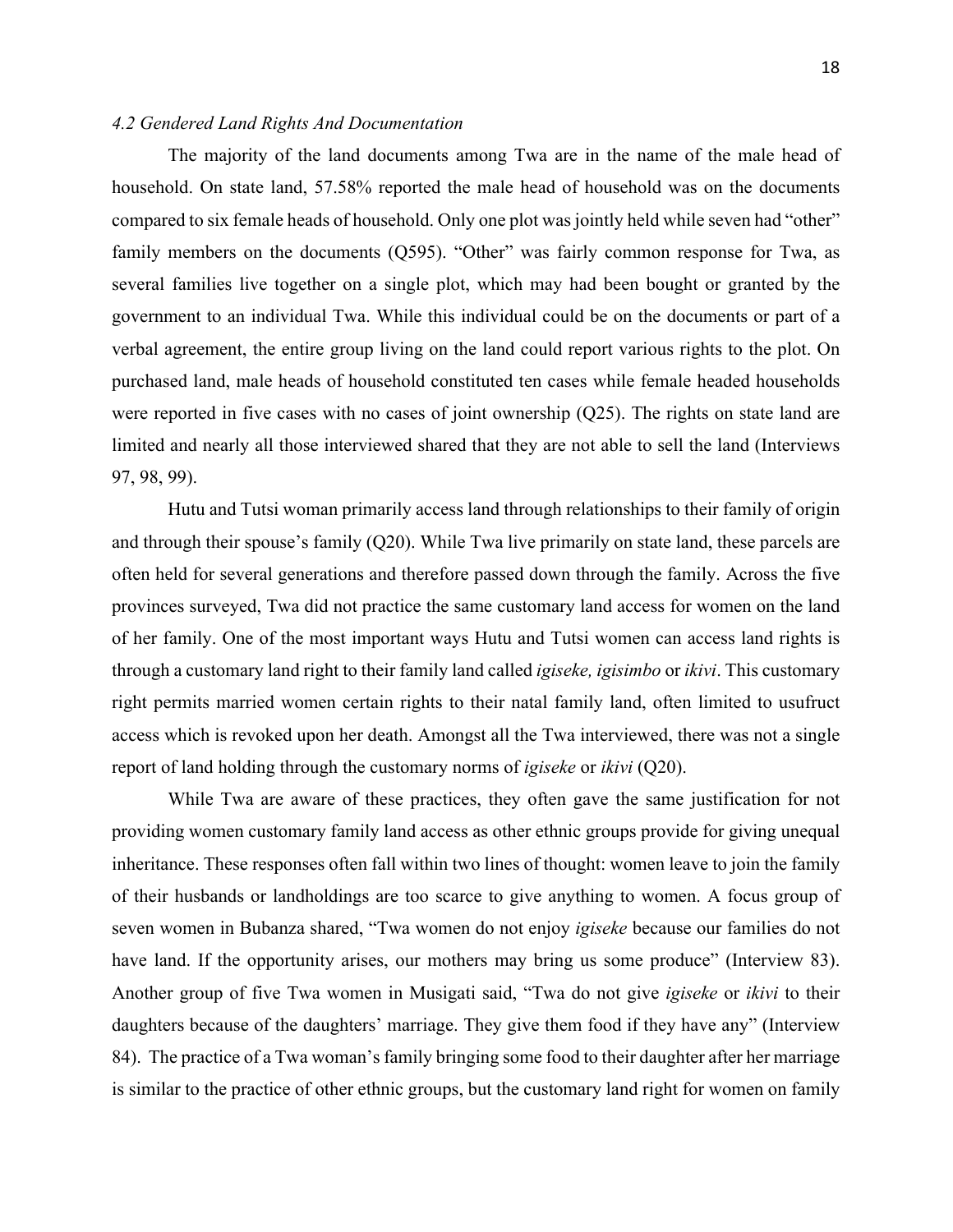land does not appear to be practiced. A group of five Twa women on another hill in Musigati agreed, "There is no *igiseke* or *ikivi* for Twa girls. When our daughters are married, there are other children who stay at home and need to eat" (Interview 85). The common theme of providing nutrition within the family and its limited availability is apparent. If families have enough to eat, they may bring some food to share with the daughters who have been married, whilst the lack of food limits this practice.

Interestingly, during the survey each respondent was asked how land inheritance would be or has been conducted with their children. Questions included a variety of options such as equal inheritance for boys and girls, equal portion amongst the boys but unequal portion for the girls, etc. However, Twa were much more likely than Hutu or Tutsi to fill in the "Other" option to denote that land would be given only to boys and girls do not inherit any land. Twa used the other option 27.27% of the time when responding to inheritance questions, specifically describing how only boys will inherit land. Hutu and Tutsi responses on inheritance often included unequal inheritnace between boys and girls, but only 3.18% used the other option to indicate only boys would inherit land rights. Women were more likely when living on state land to indicate that girls did not have the right to inherit land, whereas men were more divided on the topic (Q605). Both female and male Twa largely agreed that boys could inherit state land (Q603).

There were only a few exceptions mentioned to exclusive male land tenure amongst Twa. These exceptions still have dependencies on the relationships to other men in the family. A woman could access family land when women are the only surviving people within a family (Interview 85). Thus, if a women has no surviving parents, is widowed from her spouse and does not have any male children, she is entitled to rights over the land. Another exception mentioned was for adult, unmarried women still living with the family having access to a small piece of land, whilst the larger portion was used by the male family members (Interview 85).

In focus groups, women and men interviewed both commented that they work together to make decisions relating to their scarce property rights. However, when interviewed individually, women reported weaker decision making practices over land. These decisions concern renting, use rights and selling the land. Despite the majority of Twa living on land granted by the government, there were no women in the survey that reported alienation rights to this land and only three Twa men reported having the right to sell the land (Q605). However, both women and men felt they were able to oppose a decision by their spouse if they attempted to sell the land (Q606). This was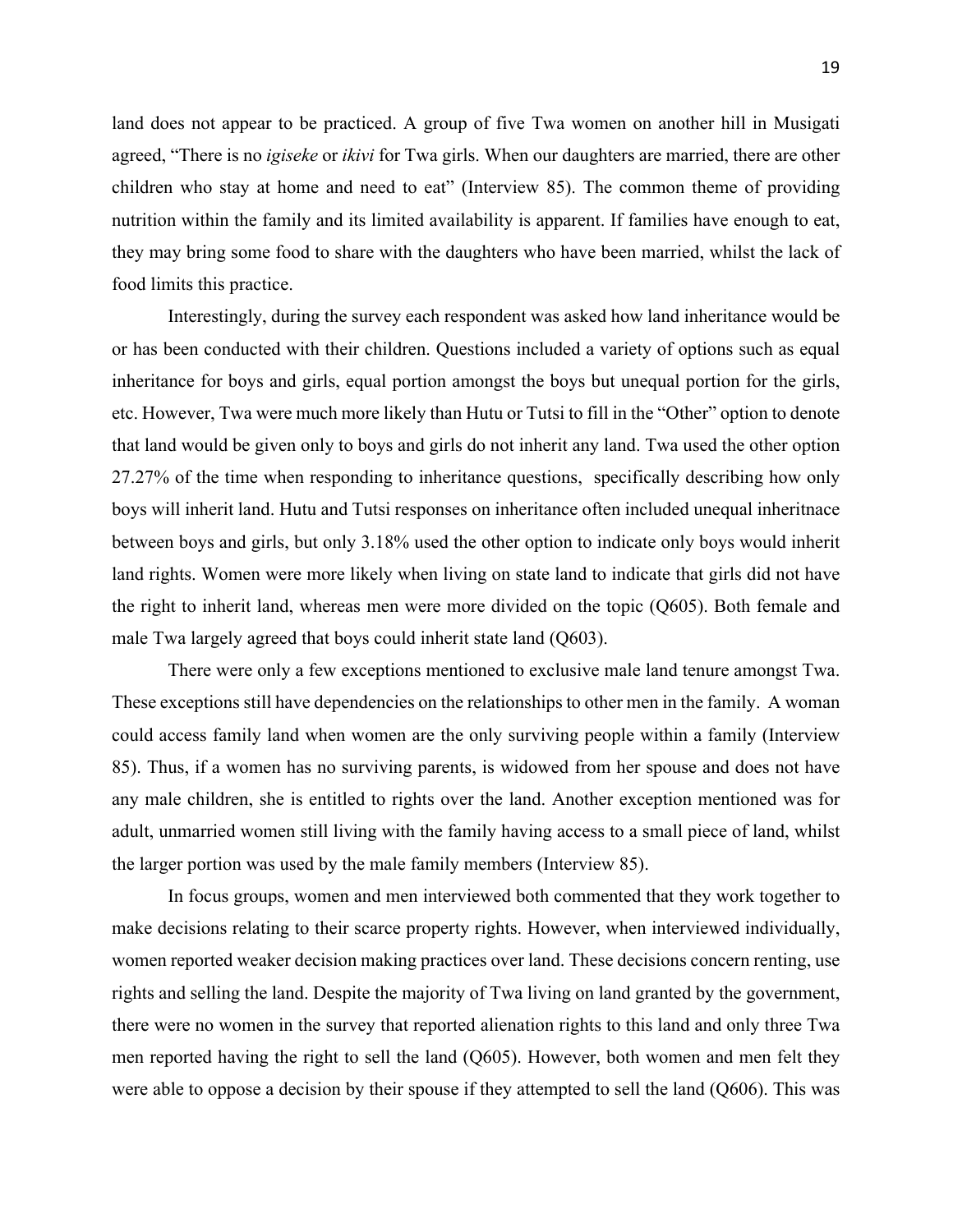also true of renting out the parcel, where only one woman shared that she could rent out the land (Q599). Concerning questions of land management on state land, both women and men shared that they could make decisions concerning the use of the land, types of crops planted, use of the harvest, profits.

| <b>Land Rights of Twa on State Land</b>                                                                                                     | <b>Twa Women</b> |              |                                                                       | <b>Twa Men</b> |                |                                                             |
|---------------------------------------------------------------------------------------------------------------------------------------------|------------------|--------------|-----------------------------------------------------------------------|----------------|----------------|-------------------------------------------------------------|
|                                                                                                                                             | NO               | <b>YES</b>   | <b>YES</b> with<br>discussion<br>with a spouse<br>or family<br>member | <b>NO</b>      | <b>YES</b>     | YES with<br>discussion with<br>a spouse or<br>family member |
| Can you decide to rent out the parcel to<br>another?                                                                                        | 18               | $\mathbf{1}$ | $\Omega$                                                              | 14             | 0              | 0                                                           |
| Can you oppose a decision by your spouse or<br>the family members of your spouse to rent<br>the parcel?                                     | $\overline{2}$   | 10           | $\overline{3}$                                                        | $\overline{2}$ | 11             | $\overline{0}$                                              |
| If you sell some or all of the harvest, who<br>decides how to use the money?                                                                | $\overline{2}$   | 6            | 3                                                                     | $\mathbf{1}$   | 10             | 6                                                           |
| Can you oppose a decision by your spouse or<br>the family members of your spouse<br>concerning the use of money earned from<br>the harvest? | $\overline{3}$   | 4            | $\mathbf{1}$                                                          | 0              | 10             | 0                                                           |
| Can you give the parcel as inheritance to sons                                                                                              | $\overline{2}$   | 19           | $\overline{2}$                                                        | $\mathbf{1}$   | 14             | $\pmb{0}$                                                   |
| Can you give the parcel as inheritance to<br>daughters                                                                                      | 15               | 5            | 0                                                                     | 7              | 8              | $\mathbf 0$                                                 |
| Can you decide to sell the parcel                                                                                                           | 21               | 0            | 0                                                                     | 14             | $\overline{2}$ | $\mathbf{1}$                                                |
| Can you oppose a decision by your spouse or<br>the family members of your spouse to sell the<br>parcel?                                     | $\overline{2}$   | 17           | $\mathbf 0$                                                           | 4              | 12             | 0                                                           |
| Can you decide to use the land as collateral<br>for credit?                                                                                 | $\pmb{0}$        | 21           | 0                                                                     | 14             | $\overline{2}$ | $\mathbf 0$                                                 |
| Can you oppose a decision by your spouse or<br>the family members of your spouse<br>concerning the using the land for credit?               | 3                | 16           | $\Omega$                                                              | $\overline{2}$ | 10             | $\mathbf{1}$                                                |
| Can you decide how to use the land, such as<br>what to plant?                                                                               | $\overline{2}$   | 11           | 3                                                                     | $\mathbf{1}$   | 14             | $\overline{3}$                                              |
| Can you oppose a decision by your spouse or<br>the family members of your spouse<br>concerning the use of the parcel?                       | 3                | 11           | $\overline{2}$                                                        | 0              | $\mathbf{1}$   | 0                                                           |
| Can you decide how to use the harvest?                                                                                                      | $\overline{3}$   | 11           | 3                                                                     | 3              | 12             | 4                                                           |
| Can you oppose a decision by your spouse or<br>the family members of your spouse<br>concerning the use of the harvest?                      | 4                | 9            | $\mathbf{1}$                                                          | 3              | 12             | 0                                                           |
| <b>TOTAL</b>                                                                                                                                | 80               | 141          | 18                                                                    | 66             | 118            | 15                                                          |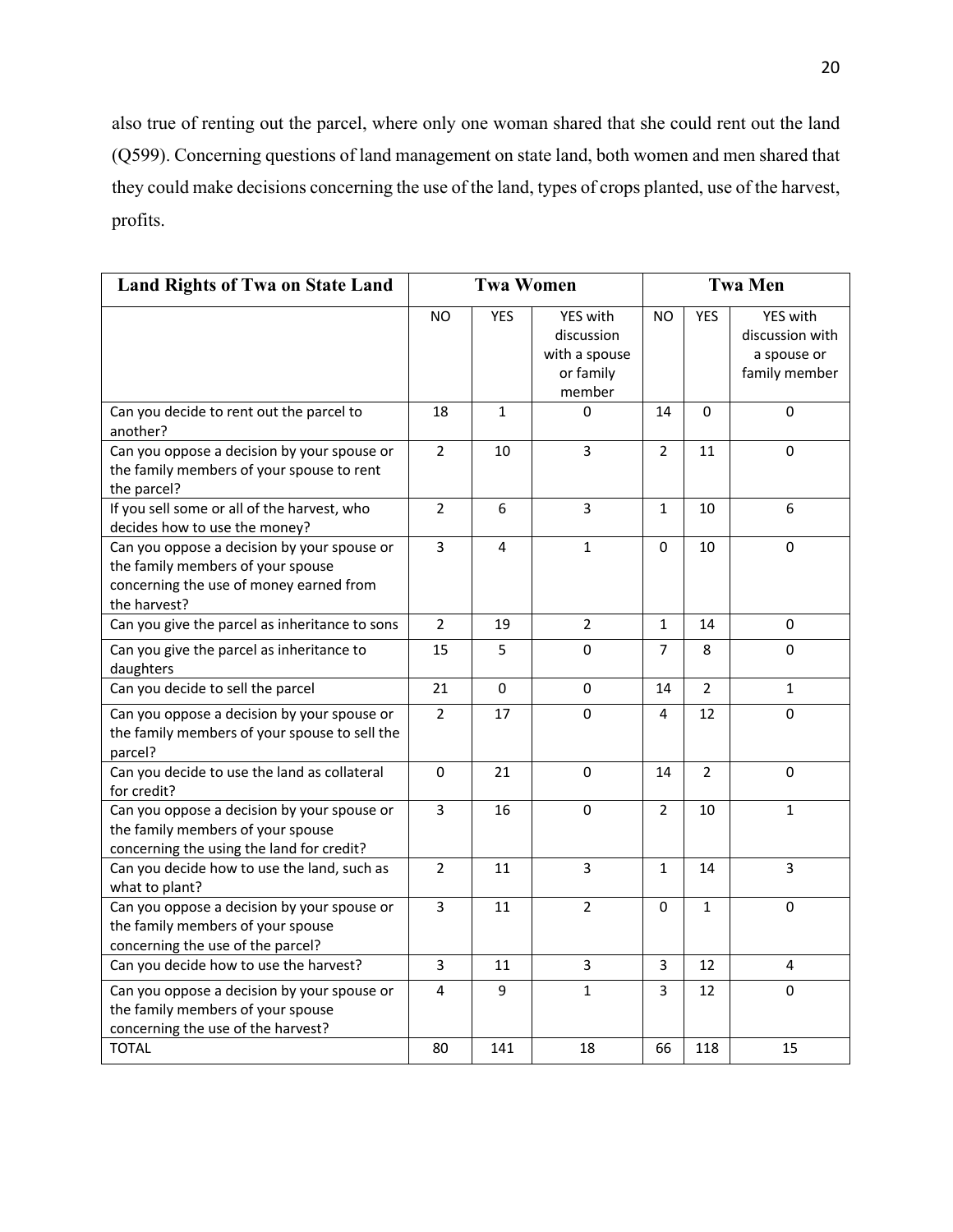## **5. Discussion**

Collectively, the land tenure and labour situation of Twa perpetuates the former customary institution of *ubegererwa,* albeit the abolishment in 1977 created a critical juncture to shift the *shebuja* from private landholders to the State. Since this time, Twa have been resettled and given limited rights to poor quality land by state institutions based on the qualification of their ethnicity. State actors grant usufruct rights on undesirable parcels with steep, rocky or unfertile soil. Due to the miniscule size of these lands, diminished value for traditional pottery and lack of off-farm opportunities, Twa frequently become inexpensive day labourers for Hutu and Tutsi landholders.

The state-directed process of removing Twa's customary rights to forests and marshlands and resettlement with limited land rights eliminates the ability for Twa to make land rights claims based on their own customary access to the forests and marshes. However, customary practices form an important part of claim-making for Hutu and Tutsi, shaping registration and certification on family lands (Tchatchoua-Djomo, 2018). The customs of other ethnic groups are referenced in court cases over land disputes, when justifying inheritance patterns and in formalizing rights in registration and certification (Ibid). The precarious position of Twa in accessing the marshes is also of particular concern for pottery production. Declining returns on these products have diminished the interests in government officials and policy makers to grant Twa marshland access. However, many Twa continue to make pottery both as a socially and economically meaningful activity dating back centuries. The state's failure to recognise these rights to marshes for clay extraction and view of clay extraction as sufficient "exploitation" marginalise Twa. These government policies have effectively permitted those with the most power to control marshland access. Twa face numerous forms of violence for accessing the marshes while others crowd out the Twa.

The government's reluctance to allowing registration and certification on land held by Twa appears to be driven by stereotypes of mismanagement and nomadism. Yet numerous cases in this study run contradict these claims. Twa were consistently found living and cultivating land for multiple generations and capable of adequate farming techniques. In Burundi, the limited secondary and service sectors compounded with the exclusion from traditional forests for hunting and gathering create immense pressure on sufficient and secure land access. The resistance by land administrators to registration and certification may have negative effects such as permitting conflicts, land grabbing, promoting feelings of insecurity and uncertainty, as well as restricting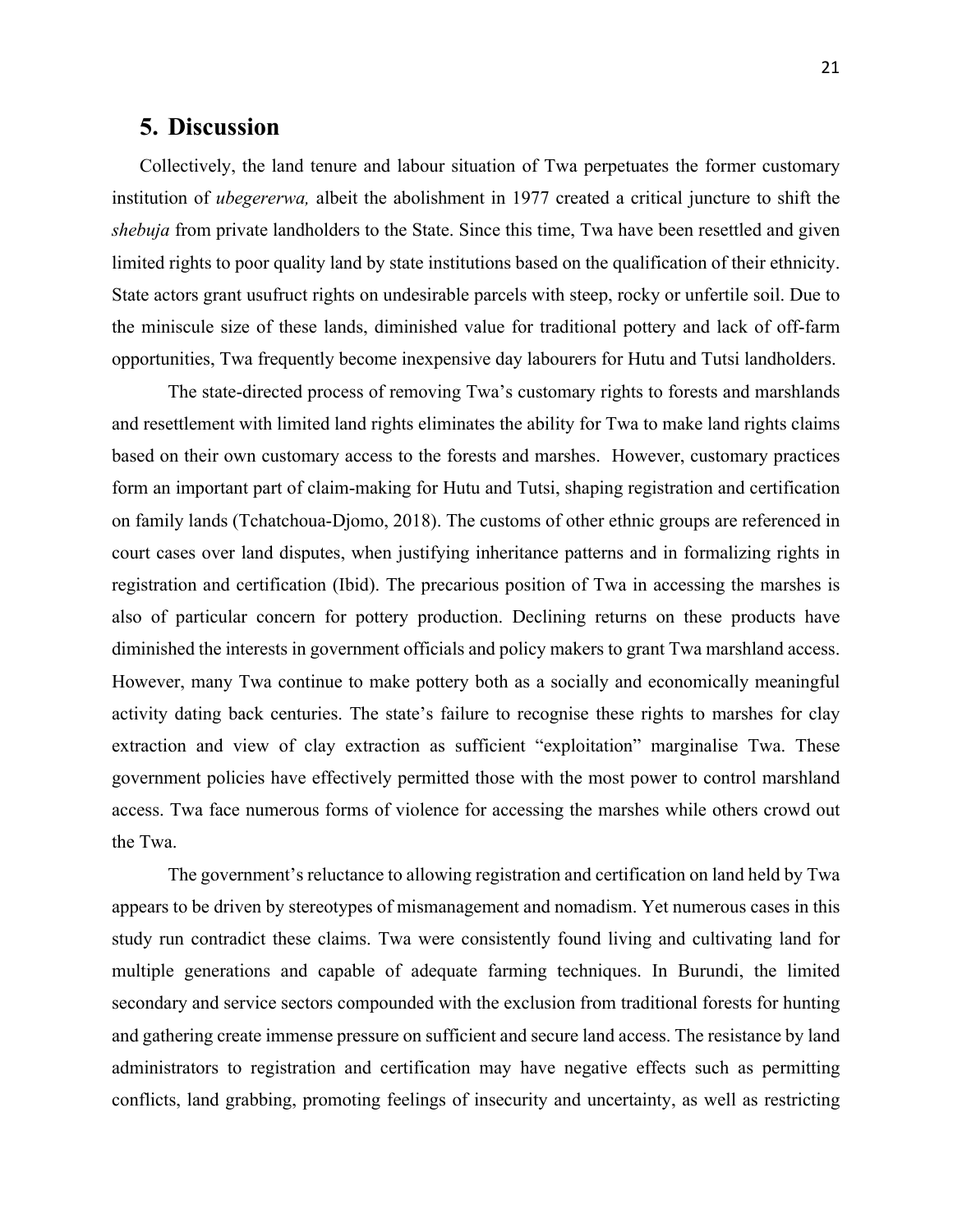financial resources such as micro-credit (IDLO, 2017).

Gender dynamics concerning land tenure amongst Twa also vary considerably from other ethnic groups. Twa frequently mention that their limited land access have driven the current gender disparities in land inheritance. During land inheritance in the family, women are not provided access to land of their parents. On plots located in urban areas and purchased plots, women of other ethnic groups are often able to access some rights and numerous cases showed that equal inheritance is provided on these plots. Customary norms on family land also permit Hutu and Tutsi women unequal access to land. However, Twa did not make these distinctions and often specifically mentioned that only boys are provided land tenure. Women's access to land can severely limit economic opportunities and remove subsistence safeguards granted to other women, especially for vulnerable women in marriages unrecognised by the state, divorced women or those in polygamous relationships.

Despite former land practices among Twa which provided women more equitable land access, State policies to restrict tenure among Twa have progressively excluded Twa women from holding land rights. When making choices within the family for which children ought to inherit, Twa frequently gave sole rights to male children due to scarcity. Twa families could make other choices which permit women further rights to land, such as continuing equitable inheritance for girls and boys, but the State has played a prominent role in diminishing these land rights of Twa women.

#### **6. Conclusion**

This paper highlights the continued institutional legacy of *ubugererwa,* where through the critical juncture in 1977 legally abolishing the institution, the state has pervaded the roll of the *shebuja.* The weak land tenure rights of Twa have been shaped by a long process of political exclusion and dispossession which continue into the present. Twa women face a double discrimination with fewer opportunities to access land within their family as other ethnic groups, creating even further vulnerabilities. The ongoing treatment of Twa land as 'vacant' by state actors and other ethnic groups despite its uses for pottery, hunting and gathering have resulted in increased landlessness and poverty. Harsh social discrimination has also limited access to integration and opportunities.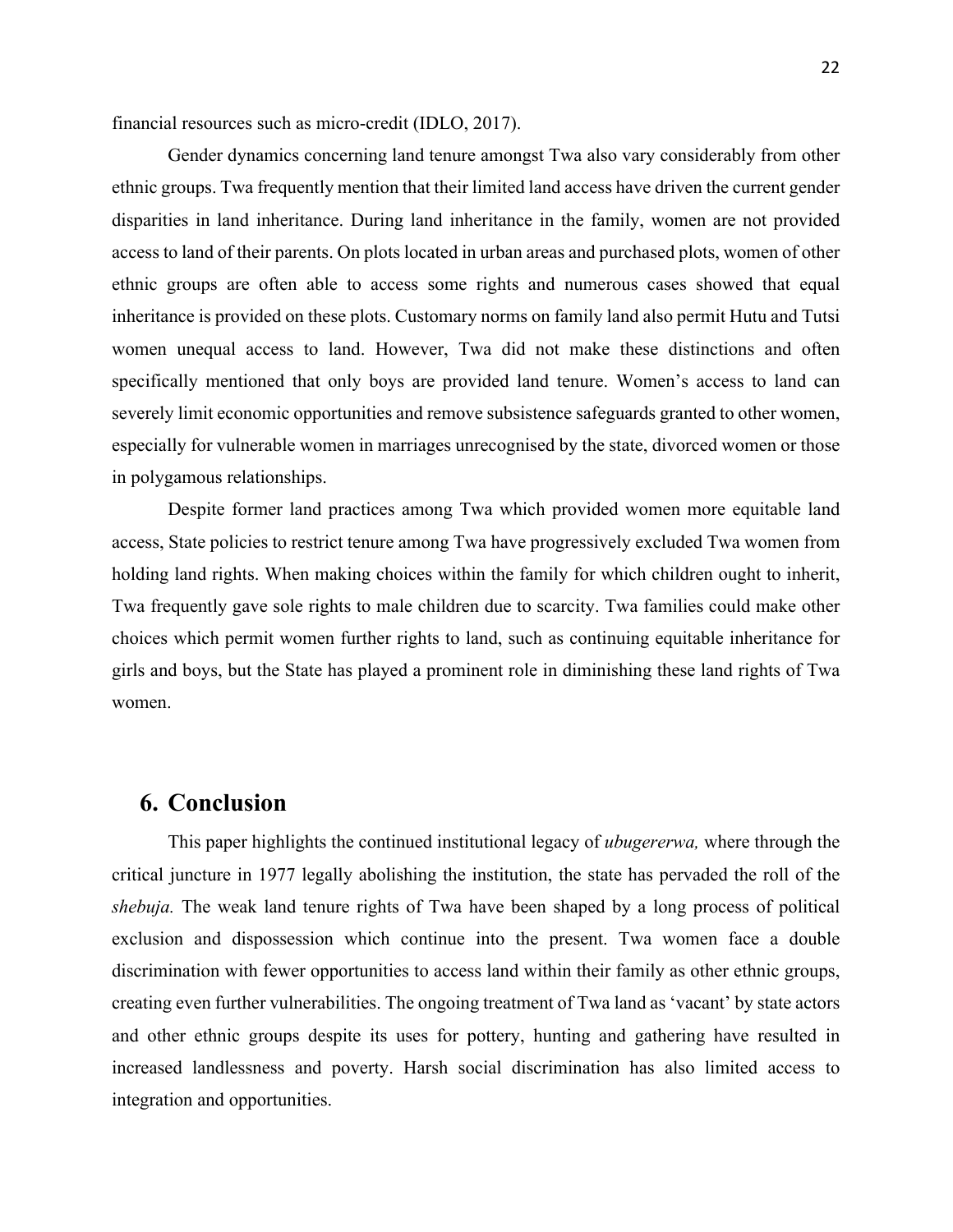Unhealthy stereotypes of nomadism frequently proved out of date among numerous interviews and focus groups. Research in several provinces draw attention to the contradictions to Burundian's stereotypes of land tenure patterns among Twa. Although historically nomadic, Twa are living longer and longer on the same parcel of land. Many Twa interviewed lived on a single parcel for several generations and worked in agricultural activities as a primary form of income. Decentralisation permits policy variation around the country, but also allows some communal administrators and land agents to practice discriminatory policies against Twa. Some communes allowed Twa to register and document land rights, while other communes prevented this from taking place.

These findings collectively call for State and key stakeholders to provide Twa with sufficient and documented land rights. The benefits and rights given to other ethnic groups in Burundi ought to be enjoyed by all people, including the Twa. Further discrimination against Twa women specifically and limitations of their land rights will likely continue without a specific intervention to support their landholdings.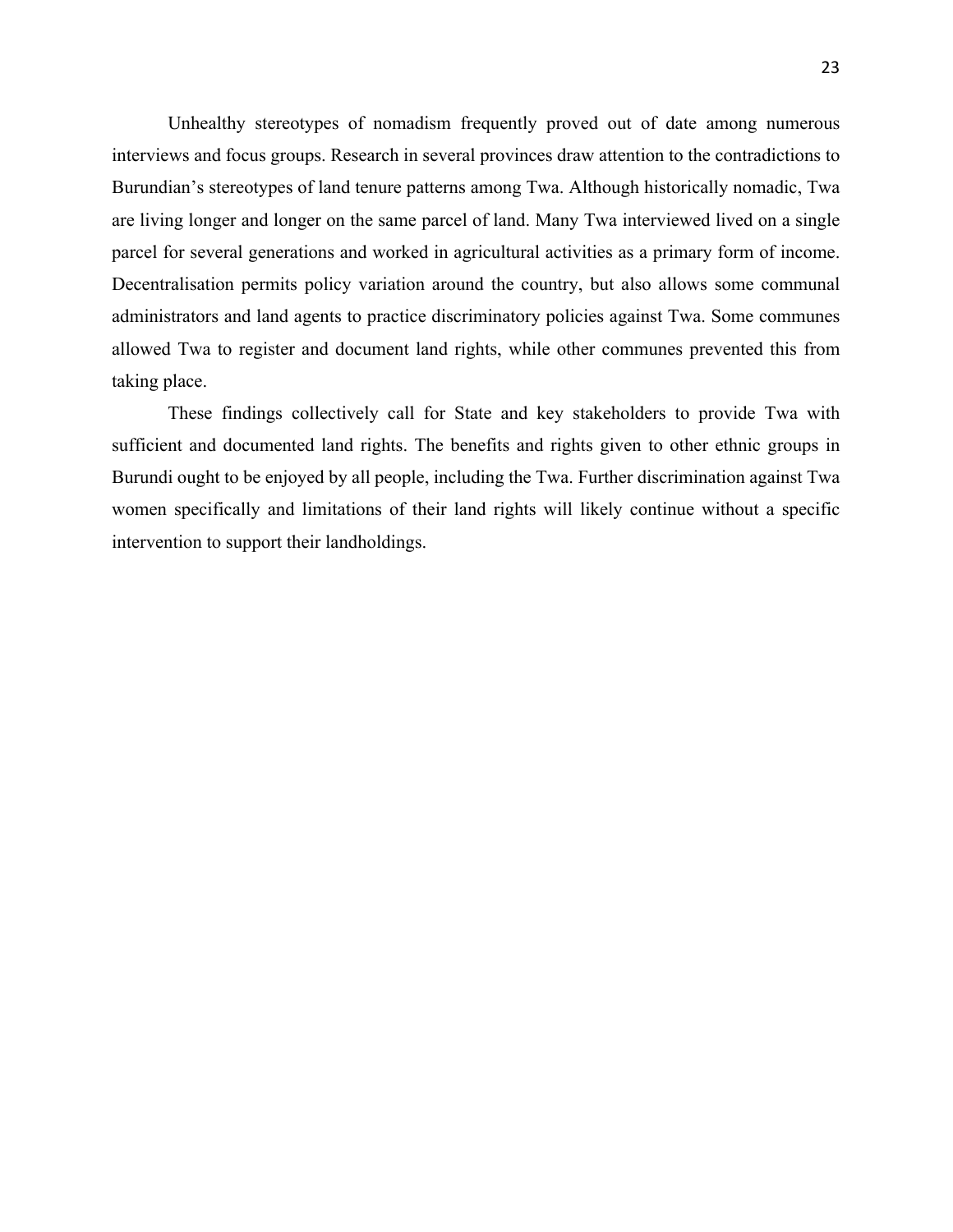## **7. Appendix**

|                                                                       |                  | %of Total Twa |                  | % of Total Hutu and      |
|-----------------------------------------------------------------------|------------------|---------------|------------------|--------------------------|
|                                                                       | Twa              | Land Rights   | Hutu And Tutsi   | <b>Tutsi Land Rights</b> |
| <b>State Land</b>                                                     | 60               | 53.10%        | 21               | 3.06%                    |
| Purchased Land                                                        | 13               | 11.50%        | 218              | 31.73%                   |
| Landless                                                              | 10               | 8.85%         | 40               | 5.82%                    |
| Ubugererwa                                                            | 8                | 7.08%         | 3                | 0.44%                    |
| Family Land From A Woman's Family                                     | $\boldsymbol{0}$ | $0.00\%$      | 31               | 4.51%                    |
| Family Land From A Man's Family                                       | 10               | 8.85%         | 253              | 36.83%                   |
| <b>Access Rights By Cultivation</b>                                   | 5                | 4.42%         | 1                | 0.15%                    |
| <b>Shared Cultivation Rights</b>                                      | $\overline{2}$   | 1.77%         | $\boldsymbol{0}$ | 0.00%                    |
| Children's Customary Rights To Family<br>Land                         | $\mathbf{1}$     | 0.88%         | 7                | 1.02%                    |
| Widow's Customary Rights To Family<br>Land                            | 1                | 0.88%         | 3                | 0.44%                    |
| Women's customary access to family<br>land (Igiseke, Ikivi, Igisimbo) | $\boldsymbol{0}$ | $0.00\%$      | 22               | 3.20%                    |
| <b>Rented Land</b>                                                    | $\boldsymbol{0}$ | $0.00\%$      | 73               | 10.63%                   |
| Marshland                                                             | $\boldsymbol{0}$ | $0.00\%$      | 6                | 0.87%                    |
| Unsure                                                                | $\boldsymbol{0}$ | $0.00\%$      | $\overline{2}$   | 0.29%                    |
| Other                                                                 | 3                | 2.65%         | $\overline{7}$   | 1.02%                    |
|                                                                       | 113              | 100.00%       | 687              | 100.00%                  |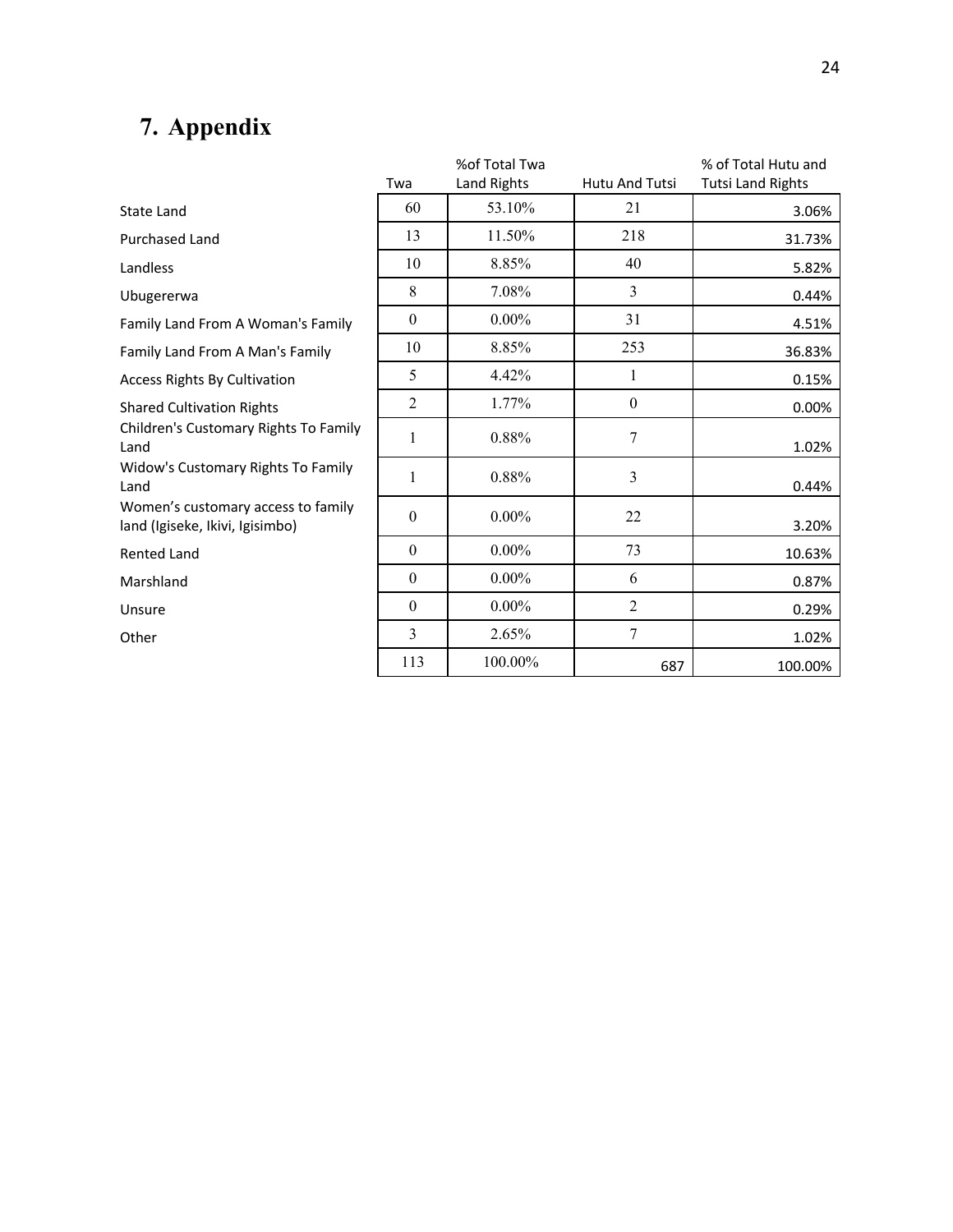## **8. Bibliography**

- Amani, J.P., 2018. Historical developments in Burundi's land law and impacts on Batwa land ownership. Forest Peoples Programme, Land rights and the Forest Peoples of Africa: Historical, legal and anthropological perspectives.
- Arusha Peace and Reconciliation Agreement for Burundi, n.d.
- Burns, N., 2005. Finding Gender. Politics & Gender 1, 137–141. https://doi.org/10.1017/S1743923X05221013
- Couillard, V., Gilbert, J., Kenrick, J., Kidd, C., 2009. Land rights and the forest peoples of Africa Historical, legal and anthropological perspectives.
- Crenshaw, K., 2015. Demarginalizing the Intersection of Race and Sex: A Black Feminist Critique of Antidiscrimination Doctrine, Feminist Theory and Antiracist Politics. University of Chicago Legal Forum 1989.
- Dembner, S.A., 1996. Forest peoples in the central African rain forest: focus on the pygmies. Unasylva (FAO).
- Doss, C., Meinzen-Dick, R., 2018. Women's Land Tenure Security: A Conceptual Framework. Presented at the Research Consortium, Seattle Washington.
- Doss, C., Summerfield, G., Tsikata, D., 2014. Land, Gender, and Food Security. Feminist Economics 20, 1–23. https://doi.org/10.1080/13545701.2014.895021
- Finifter, A.W., American Political Science Association (Eds.), 1993. Collier, David, 1993, "The Comparative Method," pp. 105-19, in Ada W. Finifter (ed.), Political Science: The State of the Discipline II, in: Political Science: The State of the Discipline II. American Political Science Association, Washington, DC.
- IDLO, 2017. Actions To Strengthen And Sustain The Outcomes Of The Land Tenure Registration Project In Mabanda And Vugizo.
- IWGIA, 2014. Country Technical Notes on Indigenous Peoples' Issues.
- Kenny, M., 2014. A Feminist Institutionalist Approach. Politics & Gender 10, 679–684. https://doi.org/10.1017/S1743923X14000488
- Lewis, J., n.d. The Batwa Pygmies of the Great Lakes Region. Minority Rights Group International AN MRG INTERNATIONAL REPORT.
- Mworoha, E., 1987. Histoire du Burundi: Des Origines A La Fin Du XIX Siecle, 2nd ed. Hatier.
- Ndabashinze, R., 2013. Que savent les Batwa de la CVR ? [WWW Document]. IWACU. URL https://www.iwacu-burundi.org/que-connaissent-les-batwa-de-la-cvr/ (accessed 1.17.20).
- Ngaruko, F., Nkurunziza, J.D., 2000. An economic interpretation of conflict in Burundi. J Afr Econ 9, 370–409. https://doi.org/10.1093/jae/9.3.370
- North, D.C., 1991. Institutions. The Journal of Economic Perspectives 5, 97–112.
- PDLE, 2017. CADRE DE PLANIFICATION EN FAVEUR DES POPULATIONS AUTOCHTONES BATWA (CPPA).
- Robert K. Yin author, 2013. Case study research: design and methods, Fifth edition.. ed. Los Angeles, Cali: SAGE.